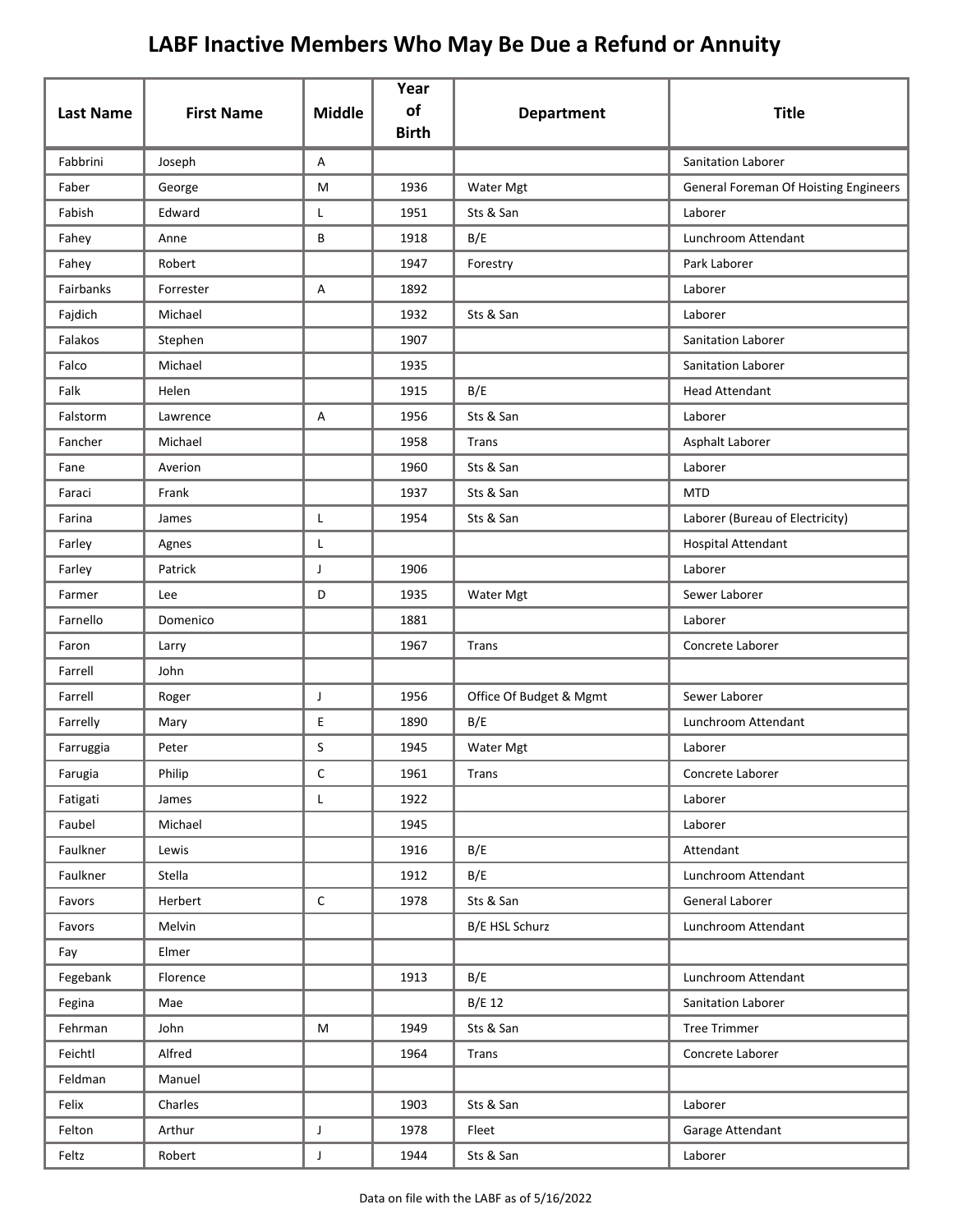| <b>Last Name</b> | <b>First Name</b> | <b>Middle</b> | Year<br>of   | <b>Department</b>     | <b>Title</b>                    |
|------------------|-------------------|---------------|--------------|-----------------------|---------------------------------|
|                  |                   |               | <b>Birth</b> |                       |                                 |
| Fenton           | James             |               | 1894         |                       | Laborer                         |
| Feo              | Joseph            |               | 1917         | Sts & San             | Laborer                         |
| Ferari           | George            | F.            | 1947         | Trans                 | Asphalt Laborer                 |
| Ferdman          | Mitchell          | D             | 1959         | Sts & San             | Laborer                         |
| Ferguson         | Margaret          |               |              |                       | <b>Sanitation Laborer</b>       |
| Ferguson         | Melvina           |               | 1977         | Sts & San             | <b>Hand Laborer</b>             |
| Ferguson         | Odell             |               | 1918         | B/E                   | Sanitation Laborer              |
| Ferguson         | Ralph             |               | 1928         |                       | <b>Station Laborer</b>          |
| Fernandez        | Imelda            |               | 1973         | Sts & San             | Sanitation Laborer              |
| Ferraro          | Kenneth           | A             | 1959         | Trans                 | Asphalt Laborer                 |
| Ferrell          | Carl              | $\vee$        | 1949         | Sts & San             | <b>Tree Trimmer</b>             |
| Ferrell          | Charles           | $\mathsf{R}$  | 1926         |                       | Sanitation Laborer              |
| Ferreri          | James             | G             | 1928         | Water Mgt             | Sewer Laborer                   |
| Ferreri          | Peter             | J             | 1918         | Sts & San             | Laborer - Parking Operations    |
| Fetz             | Loretta           | E             |              | <b>B/E 23 D&amp;E</b> | Sanitation Laborer              |
| Fiareto          | Dorlene           |               |              |                       | Sanitation Laborer              |
| Ficaro           | William           |               | 1947         |                       | Garage Attendant                |
| Fidanze          | Daniel            | M             | 1932         | Sts & San             | Laborer                         |
| Fields           | Wayne             | $\mathsf{T}$  | 1944         | Sts & San             | Laborer                         |
| Figueroa         | Louis             |               | 1943         | Sts & San             | Laborer                         |
| Figueroa         | Ramon             |               | 1935         |                       | Sewer Laborer                   |
| Figura           | Casimer           | J             | 1912         | <b>MTS</b>            | Maintanence Man                 |
| Filipowski       | Joseph            |               |              |                       | Sanitation Laborer              |
| Filippello       | Robert            |               | 1933         |                       | <b>Streets Laborer</b>          |
| Finerty          | John              |               |              |                       |                                 |
| Finn             | Charles           |               | 1888         |                       | Park Laborer                    |
| Finnegan         | Michael           | E             | 1956         | Sts & San             | Laborer                         |
| Fiore            | Alphonse          |               | 1946         | Sts & San             | Laborer                         |
| Fiore            | Nick              |               | 1916         | Sts & San             | Laborer (Bureau of Electricity) |
| Fiorito          | Michael           | P             | 1947         | Trans                 | Asphalt Laborer                 |
| Fiqueroa         | Ruben             |               | 1972         | Sts & San             | Sanitation Laborer              |
| Fisch            | Louise            |               | 1915         | B/E                   | Lunchroom Attendant             |
| Fischer          | Carol             |               | 1926         |                       | Attendant                       |
| Fischer          | Edward            |               | 1950         | B/E                   | Sanitation Laborer              |
| Fischer          | Lydia             | R             | 1908         |                       |                                 |
| Fischer          | Rosemary          |               | 1946         | B/E                   | Sanitation Laborer              |
| Fisher           | Claude            | A             | 1953         | Sts & San             | Laborer                         |
| Fisher           | Eunice            |               | 1908         | B/E                   | Lunchroom Attendant             |
| Fisher           | Fred              |               | 1914         |                       | Park Laborer                    |
| Fisher           | George            | H             | 1898         |                       | Laborer                         |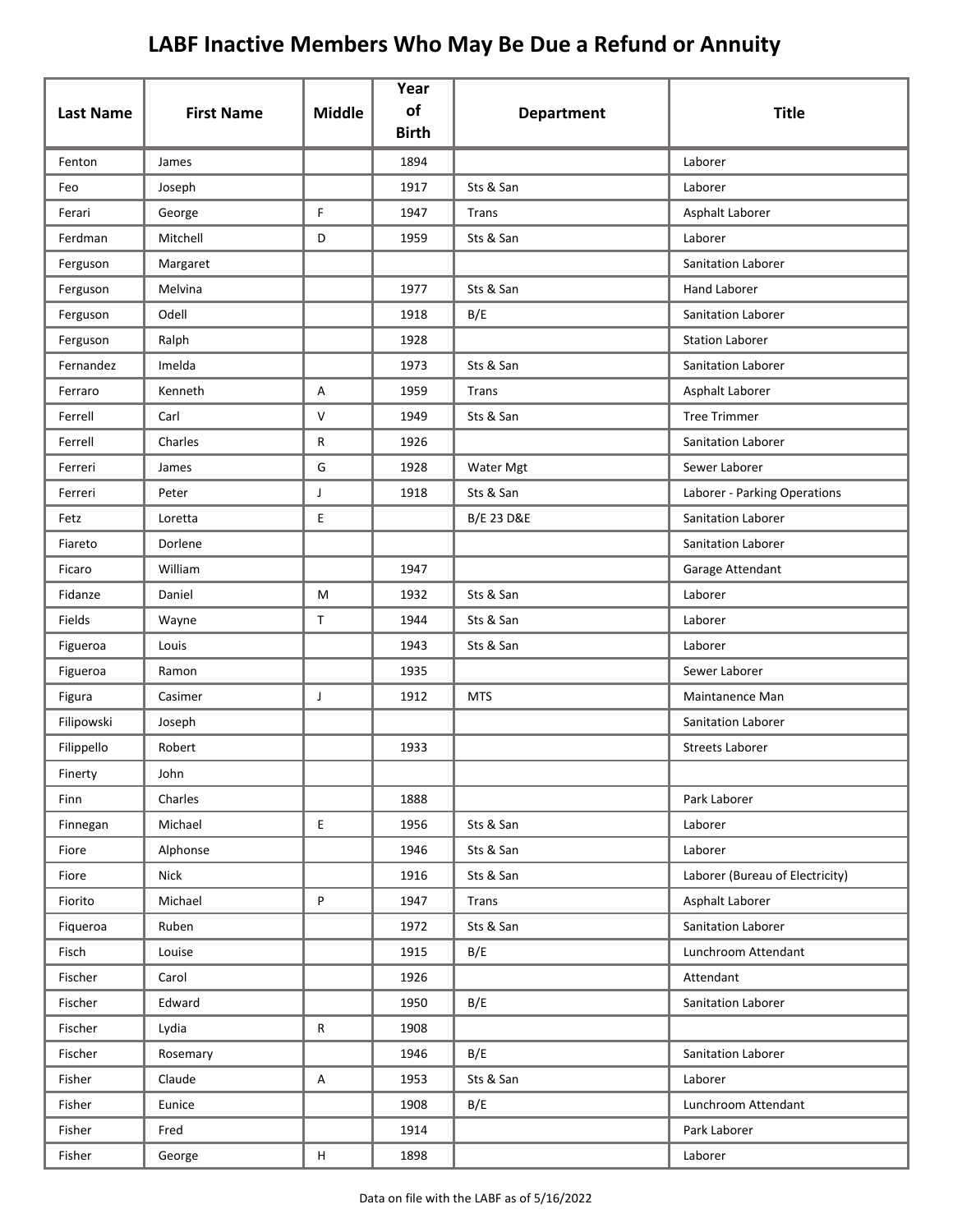| <b>Last Name</b> | <b>First Name</b> | <b>Middle</b> | Year<br>of   | <b>Department</b> | <b>Title</b>                 |
|------------------|-------------------|---------------|--------------|-------------------|------------------------------|
|                  |                   |               | <b>Birth</b> |                   |                              |
| Fisher           | Overton           |               | 1964         | Sts & San         | Laborer                      |
| Fisher           | William           |               | 1955         | Sts & San         | Laborer                      |
| Fitpold          | Anthony           |               | 1918         |                   | Laborer                      |
| Fitzek           | Mildred           |               | 1901         |                   | Attendant                    |
| Fitzgerald       | Josephine         |               | 1894         | B/E               | Lunchroom Attendant          |
| Fitzgerald       | P                 | F             |              |                   | Sewers Laborer               |
| Fitzgerald       | Thomas            |               | 1878         |                   | Laborer                      |
| Fitzgibbons      | Catherine         |               | 1901         | B/E               | Lunchroom Attendant          |
| Fitzgibbons      | John              |               | 1888         |                   | Laborer                      |
| Fitzingo         | Joseph            |               | 1946         | Street            | Laborer                      |
| Fitzpatrick      | Ross              | $\mathsf C$   | 1958         | Trans             | Asphalt Laborer              |
| Fitzsimmon       | William           |               | 1923         |                   | Sewer Laborer                |
| Fitzsimmons      | Margaret          |               | 1895         |                   | Sanitation Laborer           |
| Flade            | Charles           | F             |              |                   |                              |
| Flaherty         | Margaret          | T             |              | B/E HSL Senn      | Lunchroom Attendant          |
| Flaherty         | Robert            |               |              |                   | Sanitation Laborer           |
| Flake            | Lula              | M             | 1915         | B/E               | Lunchroom Attendant          |
| Flam             | Valentine         |               | 1914         |                   | C. S. Laborer                |
| Flamm            | Joseph            |               | 1881         |                   | Laborer                      |
| Flanagan         | Harold            | J             | 1920         |                   | Laborer                      |
| Flanagan         | Michael           |               |              |                   | <b>Filtration Laborer</b>    |
| Flanagan         | Roger             |               | 1927         |                   | Laborer                      |
| Flannery         | George            |               | 1898         |                   | Sewer Laborer                |
| Flannigan        | Patrick           |               | 1899         |                   | Laborer                      |
| Fleischhacker    | Dan               |               | 1967         | Sts & San         | <b>Tree Trimmer</b>          |
| Fleischman       | Gerald            | В             |              |                   | Sanitation Laborer           |
| Fleishman        | Alan              |               | 1947         | Sewers 3482       | Laborer                      |
| Fleishman        | Mark              | В             | 1952         | Sts & San         | Laborer                      |
| Fleishman        | Walter            |               | 1929         |                   | Sanitation Laborer           |
| Fleming          | Jerome            |               | 1950         | Sts & San         | Laborer                      |
| Fleming          | John              |               | 1924         | B/E               | Sanitation Laborer           |
| Flemming         | Lawrence          | M             | 1947         | Sts & San         | Laborer                      |
| Flint            | Lenwood           |               | 1943         |                   | Sanitation Laborer           |
| Flood            | Michael           | J             |              |                   | Sanitation Laborer           |
| Florek           | Edwin             | J             | 1922         | 3338 Sanitation   | Sanitation Laborer           |
| Flores           | Andy              |               | 1957         | Sts & San         | Laborer                      |
| Flores           | Jose              | Н             | 1956         | Sts & San         | Laborer - Parking Operations |
| Flores           | Joseph            | Н             | 1962         | Sts & San         | Laborer                      |
| Flowers          | Darreyl           |               | 1952         |                   | <b>Tree Trimmer</b>          |
| Flowers          | Eddie             | J             | 1940         |                   | Sanitation Laborer           |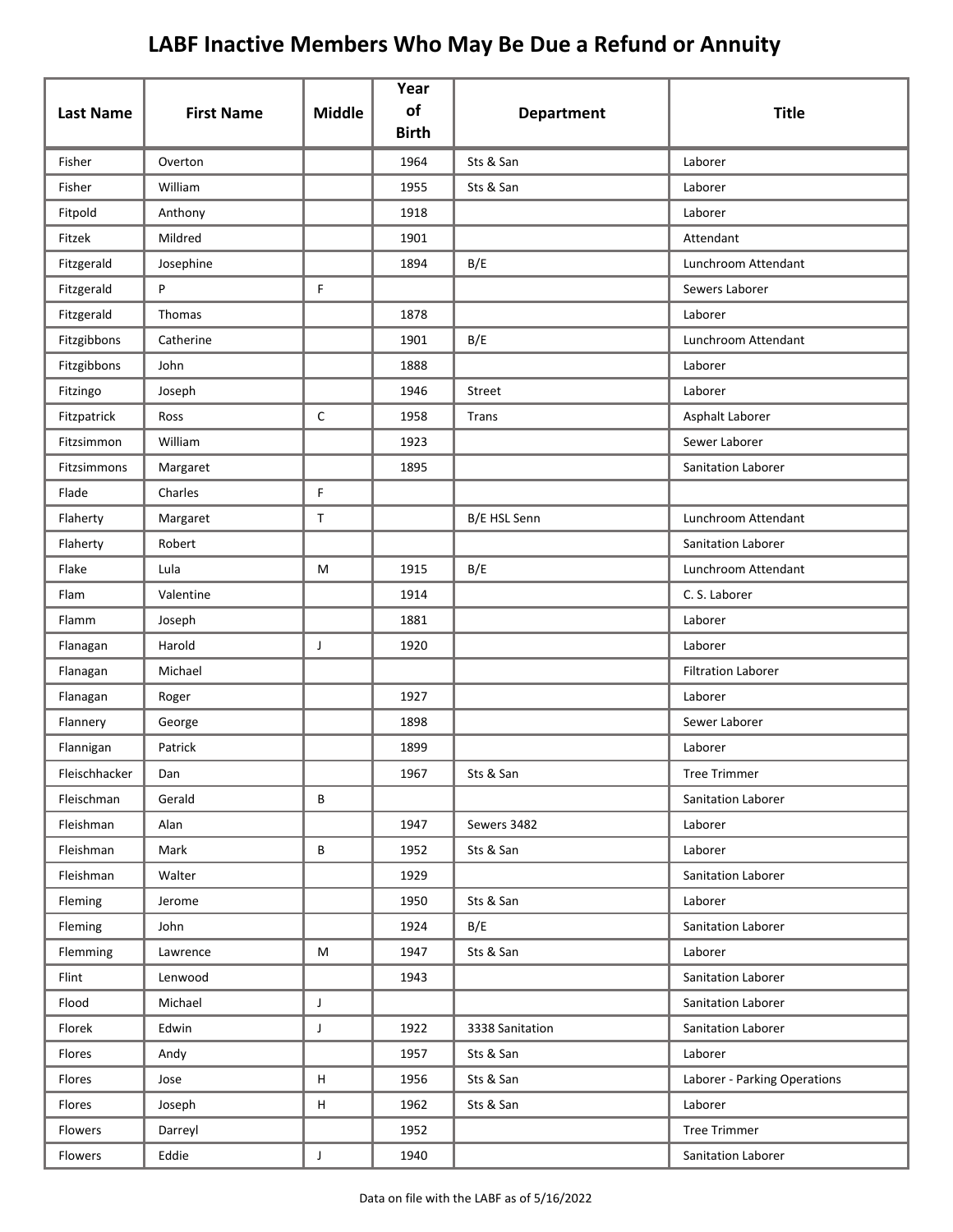| <b>Last Name</b> | <b>First Name</b> | <b>Middle</b> | Year<br>of   | <b>Department</b> | <b>Title</b>                       |
|------------------|-------------------|---------------|--------------|-------------------|------------------------------------|
|                  |                   |               | <b>Birth</b> |                   |                                    |
| Floyd            | Mildred           |               | 1905         | B/E               | Lunchroom Attendant                |
| Flynn            | Edward            | J             | 1945         | Forestry 3801     | Park Laborer                       |
| Flynn            | Eugene            |               | 1928         |                   | Laborer                            |
| Flynn            | Jerome            |               | 1920         |                   | <b>Sanitation Laborer</b>          |
| Flynn            | Raymond           |               | 1930         |                   | Hospital Maintainence Man          |
| Flynn            | Thomas            |               | 1948         | Sts & San         | Laborer                            |
| Flynn            | William           |               |              |                   | Sanitation Laborer                 |
| Flynn            | William           |               | 1882         |                   | Laborer                            |
| Fogarty          | Margaret          |               |              |                   | <b>Sanitation Laborer</b>          |
| Fogarty          | Michael           |               |              |                   | Sanitation Laborer                 |
| Foley            | Daniel            |               | 1941         |                   | Foreman of Sewer Bricklayers       |
| Foley            | David             |               | 1888         |                   | <b>Sanitation Laborer</b>          |
| Foley            | Sylvester         | J             | 1912         |                   | Laborer                            |
| Foley            | William           | J             | 1887         |                   | Sanitation Laborer                 |
| Folliard         | Patrick           | W             |              |                   | Sanitation Laborer                 |
| Fontaine         | Harold            |               |              |                   | Sanitation Laborer                 |
| Fontana          | Rose              |               |              | B/E HSL Kelvyn    | Lunchroom Attendant                |
| Ford             | Galathan          |               | 1934         |                   | Sanitation Laborer                 |
| Ford             | Johntiel          | W             | 1906         | Sts & San         | Laborer                            |
| Formella         | Antonette         |               | 1918         | B/E               | Lunchroom Attendant                |
| Forristol        | Sara              |               | 1895         | B/E               | Lunchroom Attendant                |
| Forsythe         | Ken               | W             | 1934         | Sts & San         | Laborer                            |
| Forte            | Genea             | К             | 1978         | Aviation          | <b>Airport Operations Supvsr I</b> |
| Fosco            | Ben               | P             | 1952         | Sts & San         | Laborer                            |
| Foss             | Helen             |               | 1918         | B/E               | Sanitation Laborer                 |
| Foss             | William           |               | 1894         | B/E               | Lunchroom Attendant                |
| Foster           | Connie            | L             | 1937         | B/E               | Porter                             |
| Foster           | Geneva            |               | 1924         | B/E               | Lunchroom Attendant                |
| Foster           | Hallie            | $\mathsf T$   | 1920         | B/E               | Lunchroom Attendant                |
| Foster           | Veronica          | E             | 1968         | Aviation          | Laborer                            |
| Fowler           | Elizabeth         |               | 1918         | B/E               | Lunchroom Attendant                |
| Fowler           | Richard           |               | 1935         | B/E               | Sanitation Laborer                 |
| Fowlkes          | William           | н             | 1945         | B/E               | Porter                             |
| Fox              | George            |               |              | Sts & San         | Laborer                            |
| Fox              | Teddy             | L             | 1989         | Sts & San         | General Laborer                    |
| Fraglae          | Ross              |               | 1922         |                   | Sanitation Laborer                 |
| Frale            | David             | L             | 1947         | Sts & San         | Laborer                            |
| Frame            | Howard            | W             | 1895         |                   | Laborer                            |
| France           | Raymond           |               | 1942         | Sts & San         | Laborer                            |
| Francis          | Joseph            |               | 1847         |                   | Laborer                            |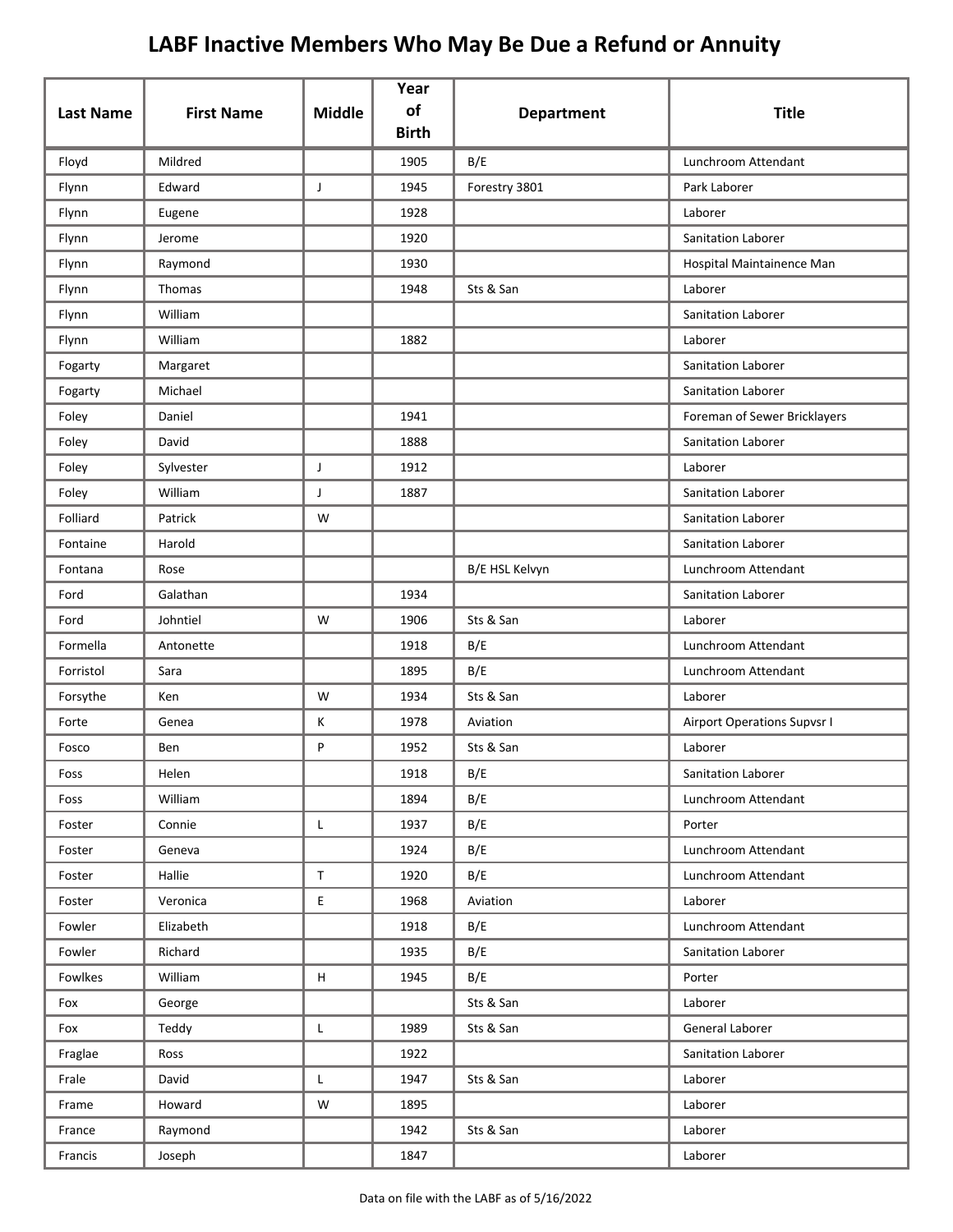| <b>Last Name</b> | <b>First Name</b> | <b>Middle</b> | Year<br>of<br><b>Birth</b> | <b>Department</b> | <b>Title</b>              |
|------------------|-------------------|---------------|----------------------------|-------------------|---------------------------|
| Franco           | Arnulfo           |               | 1939                       | Sts & San         | Laborer                   |
| Francone         | Rocco             |               |                            |                   | Laborer                   |
| Frangella        | Thomas            | E             | 1953                       | Trans             | Laborer                   |
| Frank            | Lettie            |               | 1899                       | B/E               | Lunchroom Attendant       |
| Frankian         | Charles           |               | 1934                       |                   | Laborer                   |
| Franklin         | Charles           |               | 1947                       | Trans             | Asphalt Laborer           |
| Franklin         | Classie           |               | 1908                       | B/E               | Lunchroom Attendant       |
| Franklin         | Elverta           |               | 1907                       | B/E               | Lunchroom Attendant       |
| Franklin         | Leona             |               | 1941                       | B/E               | Lunchroom Attendant       |
| Franklin         | Willie            |               | 1928                       |                   | Park Laborer              |
| Franzese         | Joseph            |               | 1935                       | 3902 Aviation     | <b>Sanitation Laborer</b> |
| Frau             | Pedro             | F             | 1959                       | Sts & San         | Laborer                   |
| Frawley          | James             | J             | 1891                       | Sts & San         | Watchman                  |
| Frazier          | Jule              |               | 1960                       | Sts & San         | Laborer                   |
| Frazier          | Maurice           |               | 1986                       | Water Mgt         | Laborer Apprentice        |
| Frazier          | Michael           |               | 1955                       |                   | Laborer                   |
| Freconio         | John              |               | 1891                       |                   | Laborer                   |
| Freely           | John              |               | 1977                       | Trans             | Asphalt Laborer           |
| Freeman          | Jerry             |               | 1989                       | Sts & San         | General Laborer           |
| Freeman          | Jessie            |               | 1901                       | B/E               | Lunchroom Attendant       |
| Freemon          | Eugene            | $\mathsf{T}$  | 1962                       | Trans             | Asphalt Laborer           |
| Frendreis        | John              | S             | 1957                       | Trans             | Asphalt Laborer           |
| Frenette         | Agnes             | $\mathsf C$   | 1896                       | B/E               | Lunchroom Attendant       |
| Fresso           | Joseph            | W             | 1959                       | <b>Trans</b>      | Asphalt Laborer           |
| Freund           | John              |               | 1887                       |                   | Laborer                   |
| Frey             | Thomas            | G             | 1963                       | Sts & San         | Laborer                   |
| Freyer           | Kevin             | M             | 1956                       | Sts & San         | Laborer                   |
| Fricano          | John              |               | 1939                       | Water Mgt         | Laborer                   |
| Fried            | Harrison          | M             | 1960                       | Sts & San         | Laborer                   |
| Friedman         | Charles           |               |                            | 4201, 3449 & 3340 | Sanitation Laborer        |
| Friedman         | Louis             |               | 1891                       |                   | Laborer                   |
| Friedman         | Rachael           |               | 1895                       | B/E               | Lunchroom Attendant       |
| Friedsam         | Anton             |               | 1953                       | Trans             | Asphalt Laborer           |
| Friel            | Frances           |               |                            |                   | Sanitation Laborer        |
| Frierson         | Elizabeth         |               | 1916                       | B/E               | Lunchroom Attendant       |
| Fritz            | Gary              | A             | 1952                       | Sts & San         | Sanitation Laborer        |
| Fronek           | Dennis            |               | 1943                       | Water Mgt         | Laborer                   |
| Frost            | Louis             |               |                            |                   | Sanitation Laborer        |
| Frutos           | Paul              | $\mathsf T$   | 1983                       | Police            | General Laborer           |
| Frye             | Ernest            |               | 1918                       |                   | <b>Hospital Helper</b>    |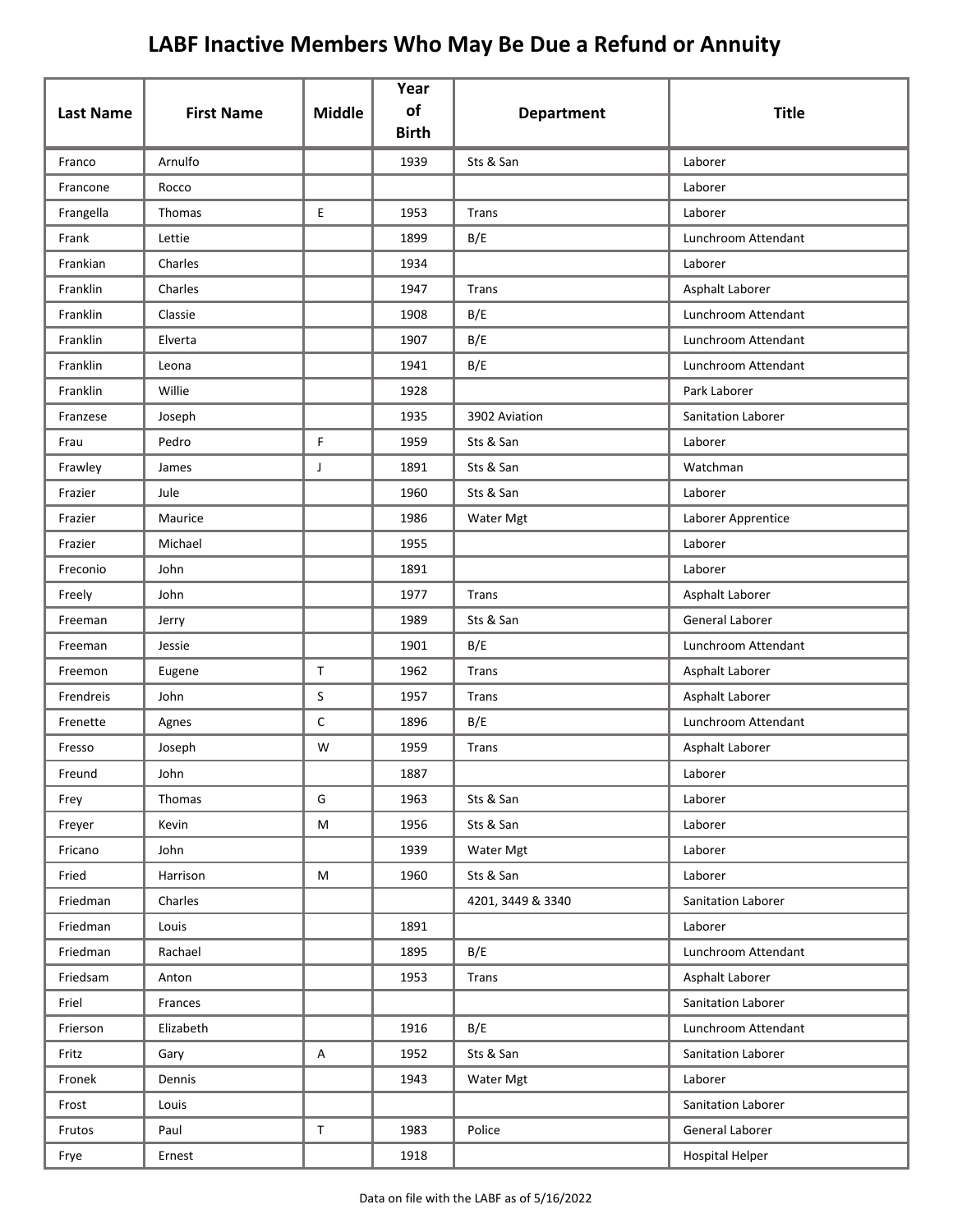| <b>Last Name</b> | <b>First Name</b> | <b>Middle</b> | Year<br>of<br><b>Birth</b> | <b>Department</b> | <b>Title</b>                |
|------------------|-------------------|---------------|----------------------------|-------------------|-----------------------------|
| Fryer            | Kenneth           | H             | 1963                       | <b>Trans</b>      | Concrete Laborer            |
| Fudala           | Donald            |               | 1946                       | Sts & San         | Laborer                     |
| Fuentes          | Osvaldo           | $\mathsf C$   | 1928                       | Sts & San         | Laborer                     |
| Fuith            | Michael           | Α             | 1955                       | <b>Water Mgt</b>  | <b>MTD</b>                  |
| Fuller           | Daniel            |               | 1880                       |                   | Laborer                     |
| Fullilove        | Plas              |               | 1952                       | Sts & San         |                             |
| Furguson         | Lemar             |               |                            |                   | Sanitation Laborer          |
| Furio            | Joe               | $\mathsf{V}$  | 1974                       | Water Mgt         | Watchman                    |
| Furlong          | Lawrence          |               | 1906                       | 4202 WPX          | Laborer                     |
| Furst            | Michael           | J             | 1958                       | Sts & San         | Laborer                     |
| Furst            | Richard           | G             | 1933                       | Fleet             | <b>Station Laborer</b>      |
| Fusco            | Michael           |               | 1903                       | <b>WPX 4202</b>   | Sanitation Laborer          |
| Fuscone          | Frank             | M             | 1950                       | Trans             | Asphalt Smoother            |
| Futrell          | Anna              | R             | 1925                       | B/E               | Lunchroom Attendant         |
| Gabe             | Erwil             | H             | 1935                       | Sts & San         | Laborer                     |
| Gabinski         | Alexander         |               | 1909                       | Sts & San         | Engineering Technician IV   |
| Gabler           | Frank             |               |                            |                   | Sanitation Laborer          |
| Gacki            | Richard           | N             | 1951                       |                   | Laborer                     |
| Gaddis           | Robert            | Г             | 1932                       |                   | Sewer Laborer               |
| Gagliano         | Dominick          |               |                            |                   | Sanitation Laborer          |
| Gagliardi        | Murdoch           |               | 1896                       |                   | Laborer                     |
| Gagne            | Robert            |               | 1928                       |                   | Laborer                     |
| Gaines           | Selma             |               | 1904                       | B/E               | Lunchroom Attendant         |
| Gakins           | Landers           | P             | 1948                       | Sts & San         | Laborer                     |
| Galati           | Alfred            | J             | 1929                       |                   | General Foreman of Laborers |
| Gale             | William           | $\mathsf C$   | 1919                       | Sts & San         | Laborer                     |
| Gallagher        | Charles           |               | 1941                       | Forestry 3801     | Laborer                     |
| Gallagher        | Florence          |               | 1913                       | B/E               | Lunchroom Attendant         |
| Gallagher        | Helen             |               | 1914                       | B/E               | Lunchroom Attendant         |
| Gallagher        | Lyda              |               | 1902                       | B/E               | Lunchroom Attendant         |
| Gallagher        | Mary              |               | 1888                       | B/E               | Lunchroom Attendant         |
| Gallardo         | Francisco         |               | 1961                       |                   | Laborer                     |
| Galle            | Frances           |               | 1896                       | B/E               | Lunchroom Attendant         |
| Gallet           | Kenneth           |               | 1956                       |                   | Laborer                     |
| Gallione         | Vito              |               |                            |                   | Park Laborer                |
| Gallo            | John              |               | 1910                       |                   | Sanitation Laborer          |
| Galloway         | Carrie            |               | 1935                       | B/E               | Laborer                     |
| Galvan           | Paul              |               | 1991                       | Sts & San         | General Laborer             |
| Galvin           | Michael           |               |                            |                   | <b>Construction Laborer</b> |
| Gamble           | George            | $\mathsf{A}$  | 1969                       | Sts & San         | Sanitation Laborer          |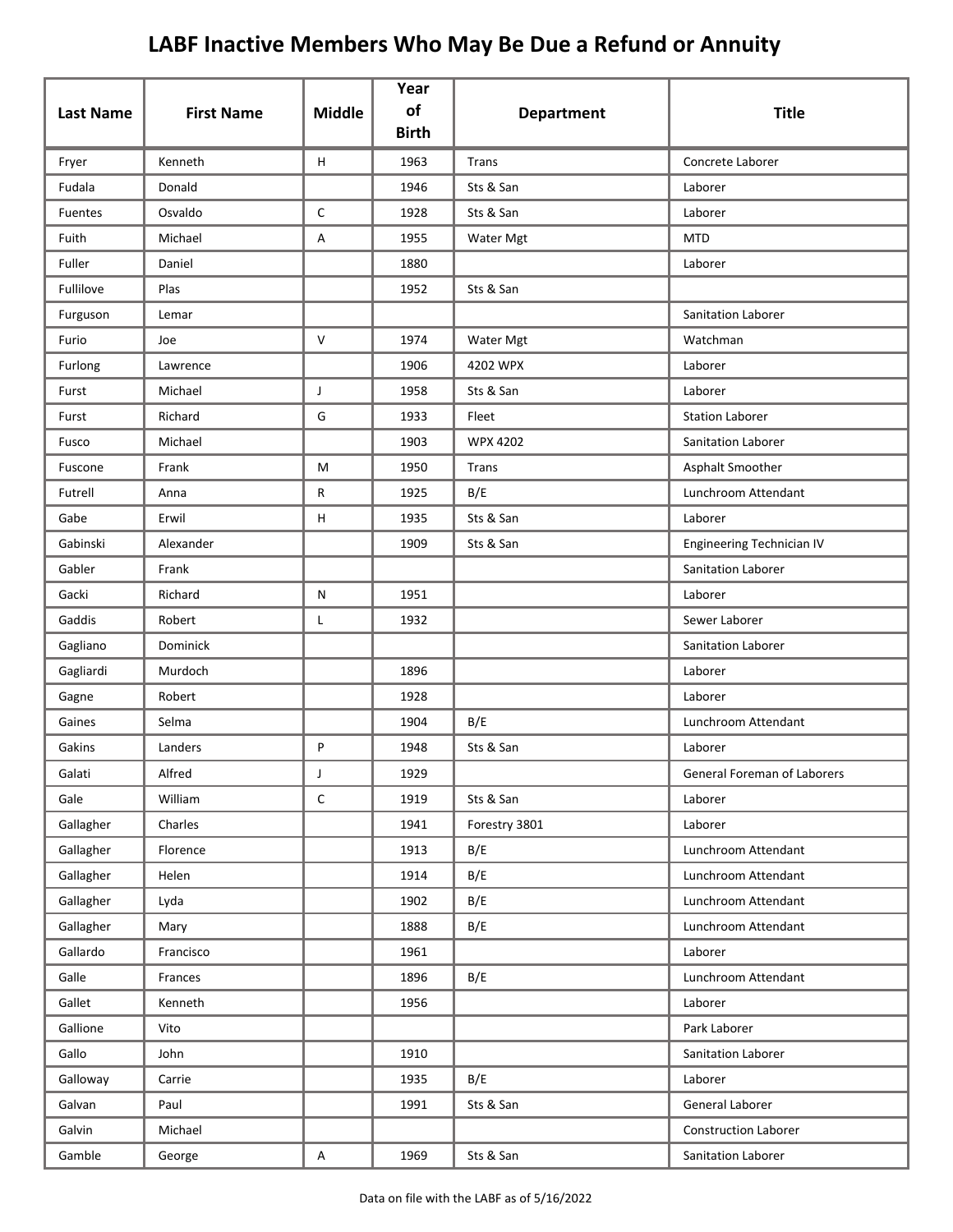| <b>Last Name</b> | <b>First Name</b> | <b>Middle</b>             | Year<br>of<br><b>Birth</b> | <b>Department</b>                 | <b>Title</b>                     |
|------------------|-------------------|---------------------------|----------------------------|-----------------------------------|----------------------------------|
| Gandy            | Arlene            |                           | 1938                       | B/E                               | <b>Sanitation Laborer</b>        |
| Gangolf          | Matthew           | P                         | 1907                       |                                   | Foreman of Construction Laborers |
| Ganong           | Robert            | W                         | 1946                       |                                   | <b>MTD</b>                       |
| Gant             | Joseph            |                           | 1946                       | <b>Trans</b>                      | Asphalt Laborer                  |
| Gapirio          | Edmund            | J                         | 1939                       | Municipal Tuberculosis Sanitarium | <b>Hospital Helper</b>           |
| Garcarz          | Lucille           |                           | 1926                       | B/E                               | Lunchroom Attendant              |
| Garcia           | Adam              |                           | 1968                       | Fleet                             |                                  |
| Garcia           | Benito            | M                         | 1965                       | Sts & San                         | Sanitation Laborer               |
| Garcia           | James             |                           |                            |                                   | Sanitation Laborer               |
| Garcia           | Jose              |                           | 1968                       | Trans                             | Concrete Laborer                 |
| Garcia           | Joseph            | M                         | 1952                       | Police                            | Garage Attendant                 |
| Gardner          | Henry             |                           | 1938                       | Water Mgt                         | Sewer Laborer                    |
| Gardner          | John              |                           | 1939                       | B/E                               | Sanitation Laborer               |
| Garies           | Christine         |                           | 1923                       | B/E                               | Lunchroom Attendant              |
| Garippo          | Joseph            | М                         | 1959                       | Sts & San                         | Laborer                          |
| Garizas          | Joseph            |                           | 1911                       |                                   | Sanitation Laborer               |
| Garneau          | Philip            |                           | 1922                       | Water Mgt                         | <b>Station Laborer</b>           |
| Garner           | Elbert            |                           | 1900                       |                                   | Laborer                          |
| Garnett          | Herbert           |                           | 1929                       | B/E                               | Porter                           |
| Garnett          | Juanita           |                           | 1930                       | B/E                               | Sanitation Laborer               |
| Garpiel          | Walter            |                           | 1950                       | Water & Sewer                     | Sanitation Laborer               |
| Garr             | Irene             | E                         | 1888                       | B/E                               | Lunchroom Attendant              |
| Garraway         | Lawrence          |                           | 1917                       | B/E                               | Porter                           |
| Garrett          | James             | Г                         | 1920                       | B/E                               | Lunchroom Attendant              |
| Garrett          | Vernon            | D                         | 1905                       |                                   | Sanitation Laborer               |
| Garris           | Joseph            |                           | 1948                       | Water Mgt                         | Sewer Laborer                    |
| Garrity          | James             | $\boldsymbol{\mathsf{H}}$ | 1951                       | Sts & San                         | Laborer                          |
| Garrity          | John              |                           | 1952                       | <b>Trans</b>                      | Asphalt Laborer                  |
| Garrity          | Richard           | J                         | 1927                       |                                   | Laborer                          |
| Garth            | Frank             |                           | 1937                       | B/E                               | Sanitation Laborer               |
| Gartlan          | Daniel            |                           | 1961                       |                                   | Laborer                          |
| Gary             | Eugenia           |                           | 1933                       | B/E                               | Lunchroom Attendant              |
| Garza            | Mario             |                           | 1963                       | Sts & San                         | Laborer                          |
| Gas              | Lorraine          | F.                        | 1932                       | B/E                               | Lunchroom Attendant              |
| Gaskin           | Margaret          |                           | 1901                       | B/E                               | Lunchroom Attendant              |
| Gaston           | Louise            |                           | 1932                       | B/E                               | Lunchroom Attendant              |
| Gatling          | Estherlene        |                           | 1918                       | B/E                               | Lunchroom Attendant              |
| Gatziolis        | James             |                           | 1945                       |                                   | Sanitation Laborer               |
| Gaudio           | John              | F.                        | 1947                       |                                   | Laborer                          |
| Gaughrin         | Daniel            |                           |                            |                                   | Sanitation Laborer               |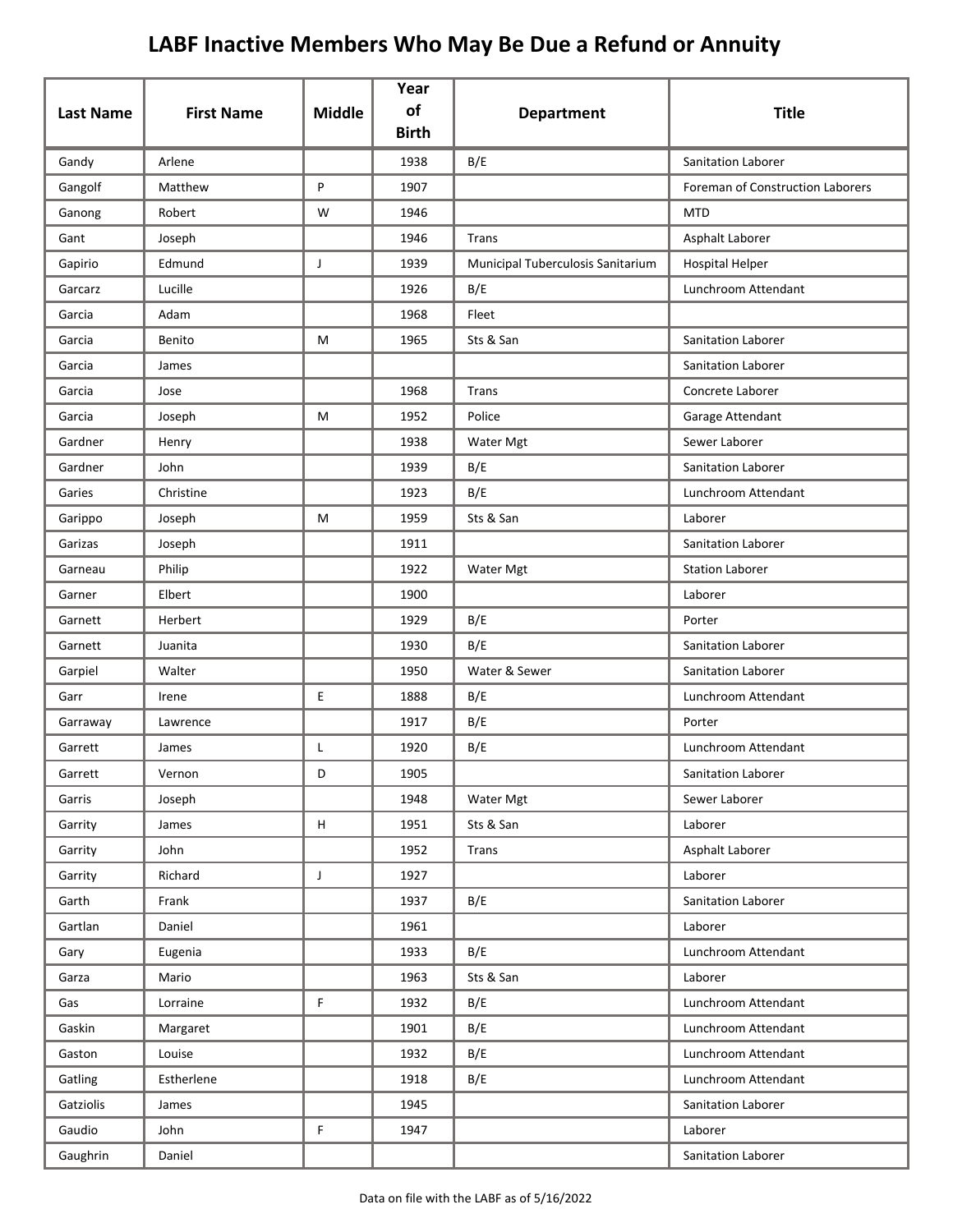|                  |                   |               | Year<br>of   |                      |                     |
|------------------|-------------------|---------------|--------------|----------------------|---------------------|
| <b>Last Name</b> | <b>First Name</b> | <b>Middle</b> | <b>Birth</b> | <b>Department</b>    | <b>Title</b>        |
| Gavigan          | Mabel             |               | 1913         | B/E                  | Lunchroom Attendant |
| Gavin            | James             | ${\sf N}$     | 1930         | B/E                  | Sanitation Laborer  |
| Gavin            | Martin            |               | 1898         |                      | Laborer             |
| Gavin            | Philip            | Α             | 1955         | Water Mgt            | Laborer             |
| Gawlick          | Agnes             |               |              | <b>B/E HSL</b>       |                     |
| Gawlik           | Jane              |               |              | <b>B/E 23D&amp;E</b> | Sanitation Laborer  |
| Geary            | Hannah            |               | 1891         | B/E                  | Lunchroom Attendant |
| Geary            | Joseph            |               | 1948         | Sts & San            | Laborer             |
| Geary            | Patrick           | J             | 1965         | Trans                | Concrete Laborer    |
| Geary            | Thomas            | J             | 1883         | 3330 Sanitation      | Sanitation Laborer  |
| Gedaminsas       | Anthony           |               | 1916         |                      | Laborer             |
| Gedney           | Rose              |               | 1914         | B/E                  | Lunchroom Attendant |
| Gee              | Jackie            |               | 1953         | Sts & San            | Laborer             |
| Gehl             | Ruth              |               | 1913         | B/E                  | Sanitation Laborer  |
| Gehlsen          | Dorothy           |               | 1910         | B/E                  | Lunchroom Attendant |
| Geiger           | Edward            |               |              |                      | Sanitation Laborer  |
| Geiger           | Mark              | Α             | 1952         | Police               | Garage Attendant    |
| Geinosky         | Martin            |               |              |                      | Sanitation Laborer  |
| Geltner          | Edward            |               |              |                      | Sanitation Laborer  |
| Genardo          | Leonard           |               | 1948         | Sts & San            | Laborer             |
| Gendusa          | Victor            |               |              |                      | Sanitation Laborer  |
| Genitoni         | Michael           |               | 1947         |                      | <b>RCC</b>          |
| Gentile          | Donald            |               | 1929         |                      | Sanitation Laborer  |
| Gentry           | Hattie            |               | 1900         | B/E                  | Lunchroom Attendant |
| Gentry           | Josephine         |               | 1894         |                      | Orderly             |
| George           | Hattie            |               | 1903         | B/E                  | Lunchroom Attendant |
| Geraci           | Vincent           |               | 1955         | <b>Trans</b>         | Concrete Laborer    |
| Gerardy          | Kathryn           |               | 1908         | B/E                  | Sanitation Laborer  |
| Geraty           | Peter             |               |              |                      | Sanitation Laborer  |
| Gerhard          | Anna              |               | 1902         | B/E                  | Lunchroom Attendant |
| Gerone           | Anthony           |               | 1890         |                      | Laborer             |
| Gershbaum        | Stewart           |               | 1940         | Sts & San            | Laborer             |
| Gertsen          | Angeline          |               | 1912         | B/E                  | Sanitation Laborer  |
| Getsales         | James             | L             | 1979         |                      |                     |
| Geuder           | Herbert           |               | 1951         | <b>Trans</b>         | Asphalt Laborer     |
| Gholar           | Dimitri           | Eric          | 1963         | Sts & San            | Sanitation Laborer  |
| Ghoston          | Earl              |               | 1914         |                      | Laborer             |
| Gianincenzo      | Filberto          |               | 1909         |                      | Sanitation Laborer  |
| Giannakopo       | Detetrios         |               | 1926         |                      | Sanitation Laborer  |
| Giannakopoulo    | Louis             |               | 1957         | Sts & San            | Laborer             |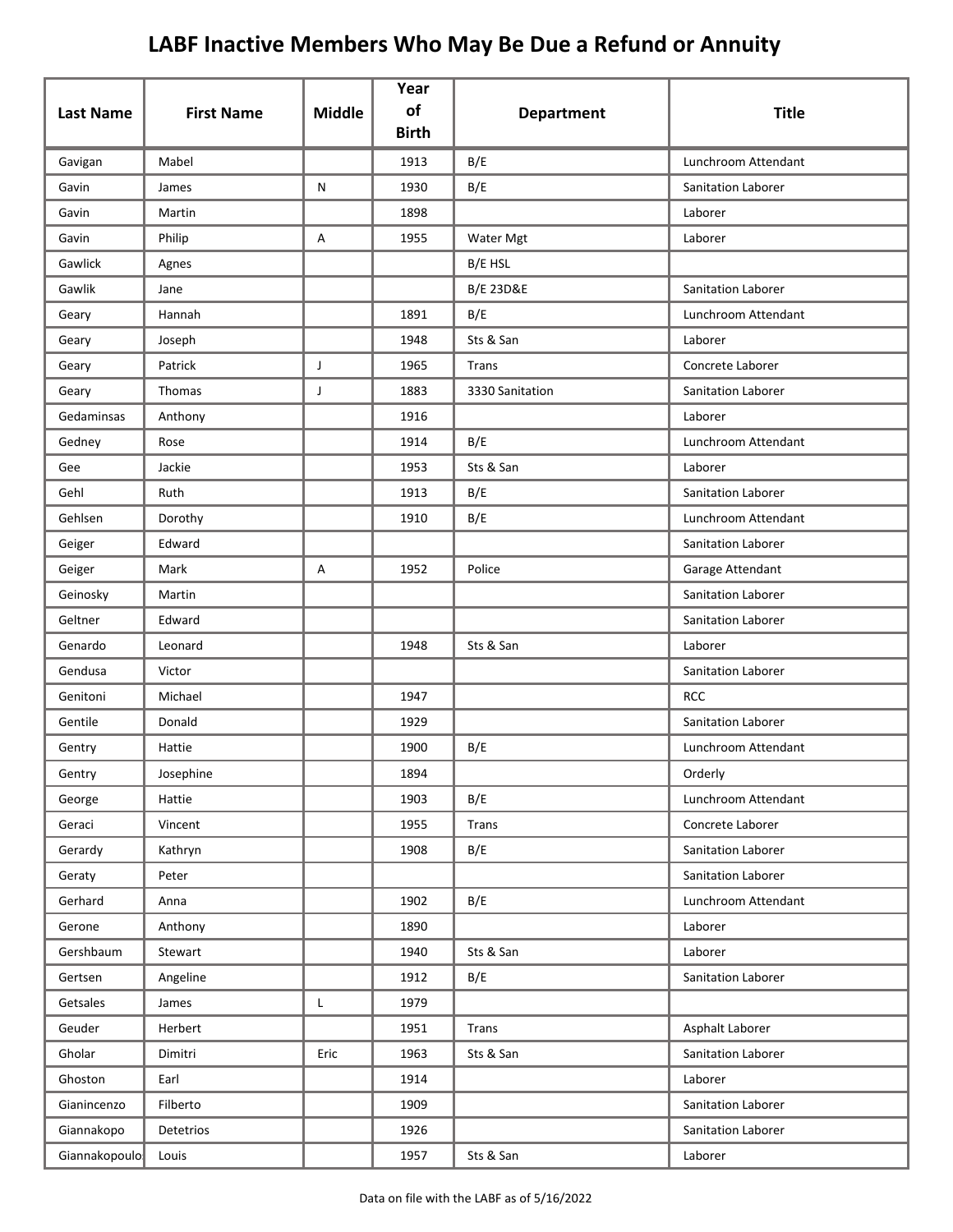|                  |                   |               | Year<br>of   |                              |                           |
|------------------|-------------------|---------------|--------------|------------------------------|---------------------------|
| <b>Last Name</b> | <b>First Name</b> | <b>Middle</b> | <b>Birth</b> | <b>Department</b>            | <b>Title</b>              |
| Giannaris        | John              |               |              |                              | <b>Sanitation Laborer</b> |
| Giba             | Andrew            | J             | 1921         | Sts & San                    | Laborer                   |
| Giba             | Mary              |               | 1917         |                              | Scrubwoman                |
| Gibbons          | Patrick           | J             | 1960         | Sts & San                    | Laborer                   |
| Gibbons          | Raymond           |               | 1958         | Water Mgt                    | Laborer                   |
| Gibbons          | Robert            | B             | 1944         |                              | Laborer                   |
| Gibbons          | Shelby            | Α             | 1934         | B/E                          | Lunchroom Attendant       |
| Gibson           | Lemuel            | M             | 1932         | Trans                        | Asphalt Laborer           |
| Gibson           | Robert            |               | 1930         | B/E                          | Porter                    |
| Giel             | Ida               |               | 1908         | B/E                          | Lunchroom Attendant       |
| Giezie           | William           |               | 1920         |                              | <b>Tree Trimmer</b>       |
| Gigante          | Carl              | А             | 1955         | Trans                        | Asphalt Laborer           |
| Gigliello        | Nickolas          | C             | 1950         | Sts & San                    | <b>MTD</b>                |
| Giglio           | Tony              |               |              |                              | Laborer                   |
| Gilbert          | Ivy               |               | 1929         | B/E                          | Lunchroom Attendant       |
| Gilder           | Jessie            |               |              | <b>B/E 52B</b>               | Sanitation Laborer        |
| Giles            | Curtis            | D             | 1932         | Sts & San                    | Laborer                   |
| Giles            | Mimmie            |               | 1917         | B/E                          | Lunchroom Attendant       |
| Gilhooley        | <b>Bridget</b>    |               | 1899         | B/E                          | Lunchroom Attendant       |
| Gill             | Richard           | L             | 1946         | B/E                          | Supv Of Iscn              |
| Gill             | Sylvia            |               | 1914         | B/E                          | Sanitation Laborer        |
| Gillen           | Daniel            |               | 1884         |                              | Laborer                   |
| Gillen           | Phillip           |               | 1892         |                              | Laborer                   |
| Gilmer           | Louis             | А             | 1949         | Office Of Budget & Mgmt      | Sewer Laborer             |
| Gilmore          | Anthony           | W             | 1969         | Sts & San                    |                           |
| Gilmore          | Mary              |               | 1912         | B/E                          | Lunchroom Attendant       |
| Gilroy           | Gail              | ${\sf M}$     | 1894         |                              | Attendant                 |
| Ginden           | Abraham           |               | 1928         |                              | Laborer                   |
| Ginise           | Michael           |               | 1961         |                              | Laborer                   |
| Gio              | Charles           | M             | 1951         | Sts & San                    | Laborer                   |
| Giometti         | Harry             | J             |              |                              | Sanitation Laborer        |
| Giovanazzi       | Richard           |               | 1942         | Forestry                     | <b>Tree Trimmer</b>       |
| Glanton          | Charles           |               |              |                              | Sanitation Laborer        |
| Glascott         | Robert            |               |              |                              | Laborer                   |
| Glasper          | Shellie           |               | 1920         | Public Works                 | Sanitation Laborer        |
| Glass            | John              |               | 1933         | Sts & San                    | <b>MTD</b>                |
| Glassner         | Leon              |               |              |                              | Sanitation Laborer        |
| Glaze            | James             |               | 1942         | 1010 B/E HSL Flower & Manley | 50 Lunchroom Attendant    |
| Glim             | Walter R          | $\mathsf{R}$  | 1920         |                              | 9464 Asphalt Helper       |
| Globis           | William           |               |              |                              |                           |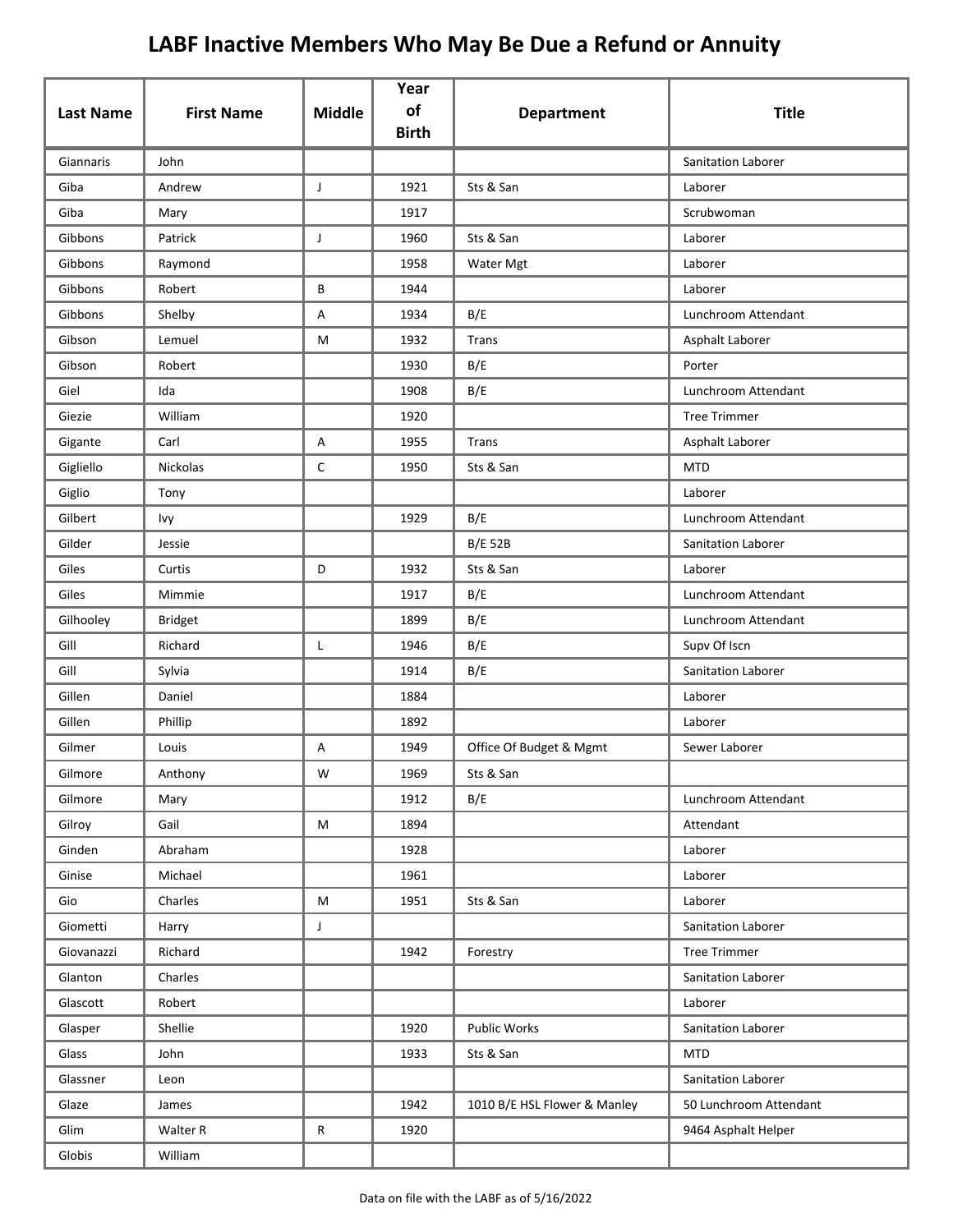|                  |                   |               | Year<br>of   |                                     |                          |
|------------------|-------------------|---------------|--------------|-------------------------------------|--------------------------|
| <b>Last Name</b> | <b>First Name</b> | <b>Middle</b> | <b>Birth</b> | <b>Department</b>                   | <b>Title</b>             |
| Glomb            | John              |               | 1922         |                                     | Laborer                  |
| Glover           | Robert            |               | 1947         | B/E                                 | Porter                   |
| Gluck            | Gary              |               | 1957         | Aviation                            | Laborer                  |
| Glynn            | Mary              |               | 1897         | B/E                                 | Lunchroom Attendant      |
| Godinez          | Catarino          |               | 1960         | Water Mgt                           | <b>Station Laborer</b>   |
| Godla            | James             |               | 1960         | Sts & San                           | Laborer                  |
| Godlewski        | Stanley           |               |              |                                     | Sanitation Laborer       |
| Goeppner         | Agnes             |               | 1904         | B/E                                 | Lunchroom Attendant      |
| Gognetti         | Lawrence          |               | 1909         |                                     | Sanitation Laborer       |
| Gogola           | Phillip           |               | 1901         | 3332 Sanitation                     | Sanitation Laborer       |
| Goins            | Patrick           |               | 1940         |                                     | <b>General Laborer</b>   |
| Golden           | Clarence          |               |              | Trans                               | Sanitation Laborer       |
| Golden           | James             |               | 1935         | Sts & San                           | Laborer                  |
| Golden           | Thomas            | Α             |              |                                     | Sanitation Laborer       |
| Golon            | Lorraine          |               | 1930         | B/E                                 |                          |
| Golson           | Christine         |               | 1928         | B/E                                 | <b>B/E</b> Employee      |
| Gomez            | Domingo           | J             | 1951         | Forestry (S&S) and Board of Examine | And License Investigator |
| Gomez            | Juan              | G             | 1978         |                                     | Asphalt Laborer          |
| Gonsiewski       | Leo               |               | 1926         | Sts & San                           | Laborer                  |
| Gonzales         | Antonio           |               |              |                                     | Sanitation Laborer       |
| Gonzales         | Irene             |               | 1914         | B/E                                 | Sanitation Laborer       |
| Gonzales         | John              |               | 1936         | B/E                                 | Porter                   |
| Gonzales         | Manuel            |               |              | Sts & San                           | Sanitation Laborer       |
| Gonzalez         | Ofelia            |               | 1956         | Sts & San                           | General Laborer          |
| Gonzalez         | Pedro             |               | 1939         |                                     | 9534 Laborer             |
| Gonzalez         | Victor            | н             | 1991         | Sts & San                           | General Laborer          |
| Goodman          | David             | P             | 1937         | 3805 Parks                          | <b>Tree Trimmer</b>      |
| Goodman          | Michael           | ${\sf R}$     | 1958         |                                     | Laborer                  |
| Goodman          | Sidney            |               |              | Police                              | Laborer                  |
| Goodwin          | Ozie              |               | 1938         | B/E                                 | Sanitation Laborer       |
| Goralski         | James             | ${\sf R}$     | 1947         | Water Mgt                           | Laborer                  |
| Gordon           | Amos              |               | 1927         | Sts & San                           | Laborer                  |
| Gordon           | Louis             |               | 1901         |                                     | Laborer                  |
| Gordon           | Louise            | Α             | 1906         | B/E                                 | Lunchroom Attendant      |
| Gordon           | Ralph             | W             | 1958         | Sts & San                           | Sanitation Laborer       |
| Gordon           | Sullivan          | E             | 1949         | Trans                               | Concrete Laborer         |
| Gorman           | Gerald            |               | 1955         | Police                              | Garage Attendant         |
| Gorman           | Jeremiah          |               |              | Sts & San                           | Sanitation Laborer       |
| Gorman           | Joseph            |               | 1951         |                                     | Laborer                  |
| Gorski           | Eugene            |               | 1913         |                                     | C. S. Laborer            |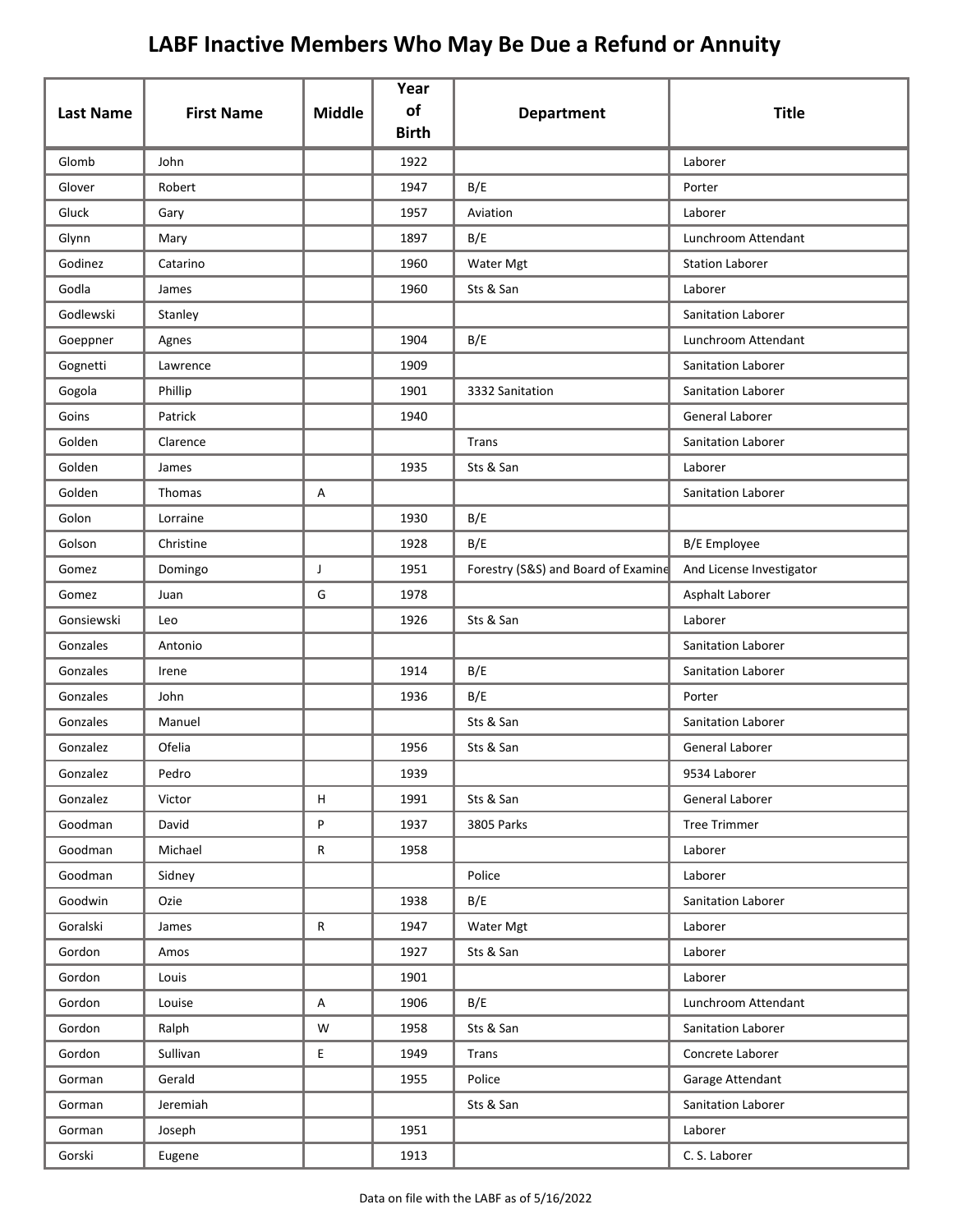| <b>Last Name</b> | <b>First Name</b> | <b>Middle</b> | Year<br>of<br><b>Birth</b> | <b>Department</b>       | <b>Title</b>                           |
|------------------|-------------------|---------------|----------------------------|-------------------------|----------------------------------------|
| Gorski           | Theodore          |               |                            |                         | <b>Sanitation Laborer</b>              |
| Gose             | Martha            |               | 1884                       | B/E                     | Lunchroom Attendant                    |
| Goss             | John              | R             | 1919                       | Office Of Budget & Mgmt | Sewer Laborer                          |
| Goss             | Otis              |               | 1929                       |                         | Laborer                                |
| Goss             | Ruby              | Г             | 1922                       | B/E                     | Lunchroom Attendant                    |
| Goto             | Gregor            |               | 1946                       |                         | <b>Tree Trimmer</b>                    |
| Goudie           | Ethel             |               | 1904                       | B/E                     | Lunchroom Attendant                    |
| Gould            | James             | E             | 1946                       | <b>Public Works</b>     | Park Laborer                           |
| Gowdy            | Minnie            |               | 1901                       | <b>B/E 23E</b>          | Lunchroom Attendant                    |
| Grabinsky        | Violet            |               |                            | B/E                     | Sanitation Laborer                     |
| Grabos           | Daniel            | F             | 1946                       | Trans                   | Asphalt Laborer                        |
| Grabowski        | Wesley            |               | 1941                       | Sts & San               | Laborer                                |
| Graf             | Theresa           |               | 1904                       | <b>B/E 23E</b>          | <b>Sanitation Laborer</b>              |
| Grage            | Phil              |               | 1940                       | Office Of Budget & Mgmt | Sewer Laborer                          |
| Graham           | Clinton           |               | 1941                       |                         | Concrete Laborer                       |
| Graham           | Ethel             |               | 1912                       | B/E                     | Lunchroom Attendant                    |
| Graham           | Gregory           |               | 1954                       | Sts & San               | Laborer                                |
| Graham           | Rafael            | Α             | 1961                       | Trans                   | Concrete Laborer                       |
| Grahan           | Robert            | н             | 1933                       | B/E                     | Sanitation Laborer                     |
| Gramm            | Patrick           |               |                            |                         | Sanitation Laborer                     |
| Gramse           | Bernice           |               | 1896                       | B/E                     | Lunchroom Attendant                    |
| Granata          | Carlo             | R             | 1950                       | Trans                   | Asphalt Laborer                        |
| Granata          | Salvatore         |               | 1935                       |                         | Laborer                                |
| Granderson       | Frank             |               | 1899                       |                         | Laborer                                |
| Grandziel        | Lucille           |               | 1924                       | B/E                     | Sanitation Laborer                     |
| Grant            | Dolores           |               | 1930                       | B/E                     | Lunchroom Attendant                    |
| Grant            | Johari            |               | 1975                       | Sts & San               | General Laborer                        |
| Grant            | Michael           |               | 1966                       | Water Mgt               | <b>Construction Laborer</b>            |
| Grant            | Paul              | V             | 1948                       |                         |                                        |
| Grant            | Russell           |               | 1909                       |                         | General Manager Of Operations - O'Hare |
| Granville        | William           | $\mathsf J$   | 1949                       | Trans                   | <b>Cement Mixer</b>                    |
| Granzig          | Edna              |               | 1918                       |                         | <b>Hospital Helper</b>                 |
| Grau             | Mary              | M             | 1920                       | B/E                     | Sanitation Laborer                     |
| Graves           | Tom               |               | 1927                       | B/E                     | Porter                                 |
| Graves           | William           |               |                            |                         | Sanitation Laborer                     |
| Gray             | Elbert            |               | 1904                       |                         | Laborer                                |
| Gray             | John              | W             | 1938                       | Trans                   | Concrete Laborer                       |
| Grays            | Rayfield          |               |                            |                         | Sanitation Laborer                     |
| Grazavich        | Francis           |               |                            |                         | Sanitation Laborer                     |
| Graziano         | Ronald            | N             | 1950                       | Sts & San               | Laborer                                |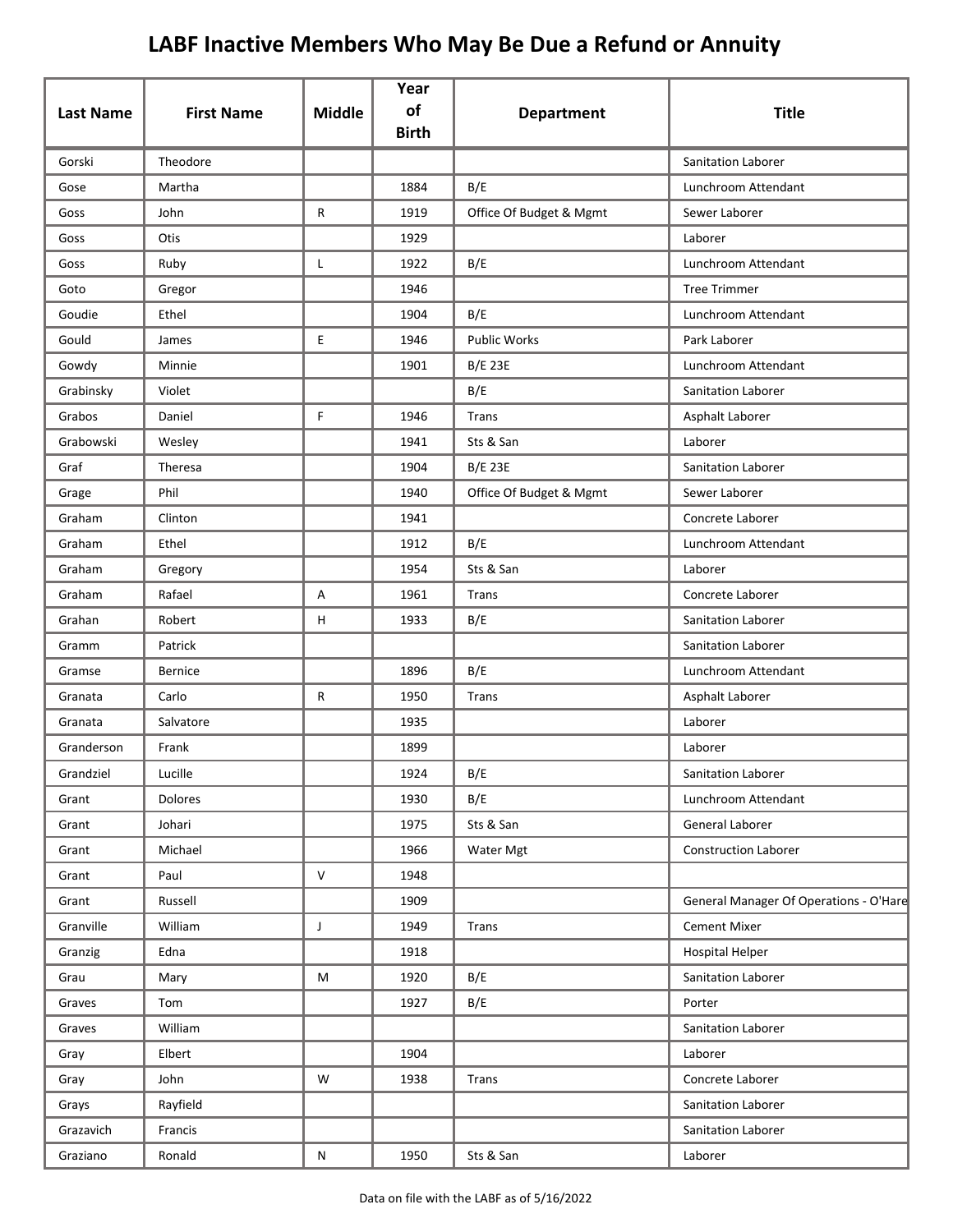| <b>Last Name</b> | <b>First Name</b> | <b>Middle</b> | Year<br>of<br><b>Birth</b> | <b>Department</b>         | <b>Title</b>                    |
|------------------|-------------------|---------------|----------------------------|---------------------------|---------------------------------|
| Grealis          | Patrick           |               | 1970                       | 4202 Water Pipe Extension | Laborer                         |
| Greco            | Anthony           |               |                            |                           | <b>Sanitation Laborer</b>       |
| Greco            | Christine         |               | 1902                       | B/E                       | Lunchroom Attendant             |
| Greco            | John              | М             | 1958                       | Sts & San                 | Laborer (Bureau of Electricity) |
| Green            | Amelia            |               | 1900                       |                           | Maid                            |
| Green            | <b>Bernice</b>    |               |                            |                           |                                 |
| Green            | Clara             |               | 1883                       | B/E                       | Lunchroom Attendant             |
| Green            | Clarence          |               | 1935                       | Sts & San                 | Laborer                         |
| Green            | Harold            | V             | 1960                       | Sts & San                 | Laborer                         |
| Green            | Harrison          | J             | 1927                       | Office Of Budget & Mgmt   | Sewer Laborer                   |
| Green            | Henry             |               | 1920                       | Sts & San                 | Laborer                         |
| Green            | Henry             | J             | 1925                       | 3317/3444                 | Laborer                         |
| Green            | Jesse             |               |                            |                           | Sanitation Laborer              |
| Green            | Maurice           | W             | 1949                       | Sts & San                 | Laborer                         |
| Green            | Morris            |               | 1935                       | B/E                       | Porter                          |
| Green            | Natevia           | D             | 1988                       | Sts & San                 | Pool MTD                        |
| Green            | Patrick           | Α             | 1977                       | Water Mgt                 | <b>Construction Laborer</b>     |
| Green            | Richard           |               | 1958                       | Trans                     | Concrete Laborer                |
| Green            | Ronald            | Κ             | 1935                       | Sts & San                 | Laborer                         |
| Green            | Thelma            |               | 1922                       |                           |                                 |
| Green            | Thomas            | J             | 1948                       | Water Mgt                 | Laborer                         |
| Green            | Zola              | В             | 1924                       | B/E                       | Lunchroom Attendant             |
| Greenberg        | Owen D            | D             | 1950                       | Trans                     | Asphalt Laborer                 |
| Gregory          | Ethelene          |               | 1935                       | B/E                       | Lunchroom Attendant             |
| Gregory          | Ralph             |               | 1977                       | 3443 Streets              | Laborer                         |
| Grenke           | William           |               | 1933                       | Water Mgt                 | Laborer                         |
| Grieves          | Charles           |               |                            |                           | Sanitation Laborer              |
| Griffin          | Agnes             |               | 1896                       | B/E                       | Lunchroom Attendant             |
| Griffin          | Alfred            |               | 1942                       | Police                    | Washer/Greaser                  |
| Griffin          | Baron             |               | 1950                       | Sts & San                 | Laborer                         |
| Griffin          | <b>Bruce</b>      | Α             | 1957                       | Sts & San                 |                                 |
| Griffin          | George            | G             | 1960                       | Sts & San                 | Sanitation Laborer              |
| Griffin          | Herman            |               | 1929                       | Sts & San                 | Laborer                         |
| Griffin          | James             | D             | 1943                       | 3803 Forestry             | <b>Tree Trimmer</b>             |
| Griffin          | William           | D             | 1950                       | Water Mgt                 | Laborer                         |
| Griffith         | Steven            |               | 1957                       |                           | <b>Station Laborer</b>          |
| Griggs           | Albert Lee        |               | 1968                       | Sts & San                 |                                 |
| Grill            | Louis             |               |                            |                           | Sanitation Laborer              |
| Grillo           | Vito              | Α             | 1937                       |                           |                                 |
| Grimes           | Conrad            | A             | 1970                       | Sts & San                 | Hand Laborer                    |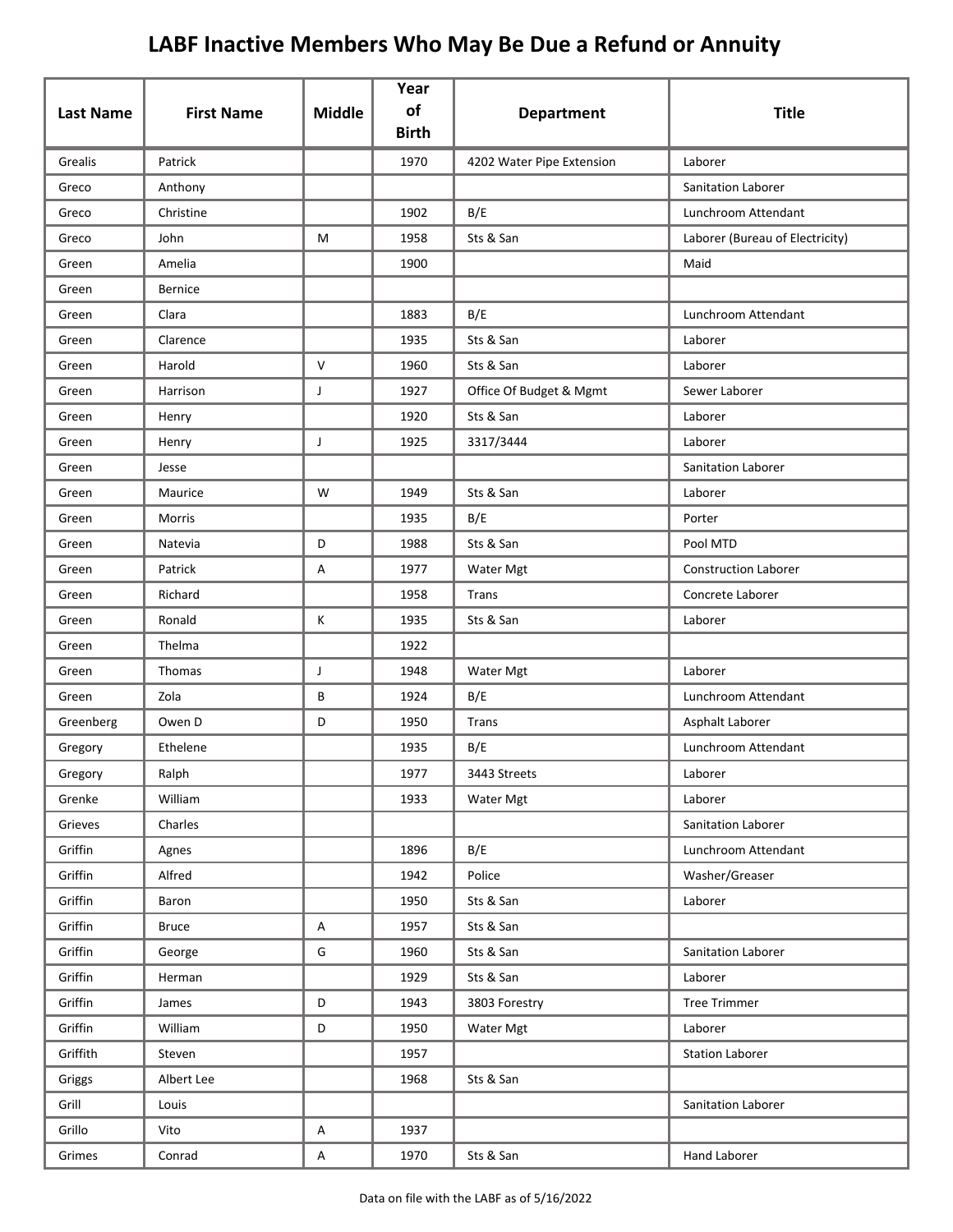| <b>Last Name</b> | <b>First Name</b> | <b>Middle</b> | Year<br>of   | <b>Department</b>       | <b>Title</b>                     |
|------------------|-------------------|---------------|--------------|-------------------------|----------------------------------|
|                  |                   |               | <b>Birth</b> |                         |                                  |
| Grindall         | Sarah             |               | 1896         | B/E                     | Lunchroom Attendant              |
| Grisby           | Azelia            |               | 1973         | Sts & San               | Sanitation Laborer               |
| Grochocinski     | Anthony           |               | 1876         |                         | Laborer                          |
| Groholski        | Adeline           |               | 1914         | B/E                     | Lunchroom Attendant              |
| Grollo           | Dennis            | Α             | 1946         | Trans                   | Asphalt Laborer                  |
| Groobman         | David             |               | 1947         | Sts & San               | Laborer                          |
| Grossart         | Dean              | W             | 1968         | Sts & San               | Sanitation Laborer               |
| Grosso           | Anthony           | F             |              |                         | Sanitation Laborer               |
| Grove            | Helen             |               | 1919         | B/E                     | Lunchroom Attendant              |
| Groves           | Charles           | R             | 1955         | Trans                   | Asphalt Laborer                  |
| Grubbs           | Theodore          | G             | 1961         | Sts & San               | Laborer                          |
| Gruszecki        | Michael           |               | 1917         |                         | Laborer                          |
| Grzeca           | George            |               | 1950         | Aviation                | Laborer                          |
| Grzenia          | Timothy           | J             | 1977         | Fleet                   | Garage Attendant                 |
| Grzeskiewicz     | Ronald            | J             | 1947         |                         | Asphalt Laborer                  |
| Guarino          | Mildred           |               | 1916         | B/E                     | Lunchroom Attendant              |
| Guccione         | Michael           |               | 1915         | Sts & San               | Laborer                          |
| Guerin           | Roger             |               | 1946         | Office Of Budget & Mgmt | Sewer Laborer                    |
| Guerra           | Daniel            |               |              |                         | Sanitation Laborer               |
| Guerrero         | Steve             |               | 1961         | Sts & San               | Laborer                          |
| Guerrieri        | Chris             |               | 1906         |                         | Sanitation Laborer               |
| Guidry           | Lawrence          |               | 1908         | B/E                     | Lunchroom Attendant              |
| Gumbel           | Gregory           | G             | 1946         | Forestry 3801           | Laborer                          |
| Guokas           | John              | Α             | 1928         | Sts & San               | Laborer                          |
| Gurber           | Becy              |               | 1923         | B/E                     | Lunchroom Attendant              |
| Gurka            | Agnes             |               | 1910         | B/E                     | Lunchroom Attendant              |
| Gurski           | Raymond           |               |              |                         | Sanitation Laborer               |
| Gustafson        | Roy               |               | 1896         |                         | Laborer                          |
| Gustafson        | William           |               |              |                         | <b>Station Laborer</b>           |
| Gutierrez        | Jaime             |               | 1948         | Aviation                | Laborer                          |
| Gutierrez        | Manuel            |               | 1946         | Sts & San               | <b>Sanitation Worker Trainee</b> |
| Guttenberger     | Bernice           |               | 1916         | B/E                     | Lunchroom Attendant              |
| Gutter           | Andrew            |               | 1931         | <b>Trans</b>            | Asphalt Laborer                  |
| Guttilla         | Andrew            |               |              |                         | Motor Truck Driver / Laborer     |
| Guyton           | <b>Brazie</b>     |               | 1918         | B/E                     | Sanitation Laborer               |
| Guzier           | Stephen           |               | 1960         | Water Mgt               | Sewer Laborer                    |
| Guzman           | Juan              |               | 1958         | Sts & San               | Hand Laborer                     |
| Haberkorn        | Thomas            |               | 1947         |                         | <b>MTD</b>                       |
| Hackney          | John              | L             |              | Sts & San               | Laborer                          |
| Hackney          | Lucia             |               | 1914         | B/E                     | Lunchroom Attendant              |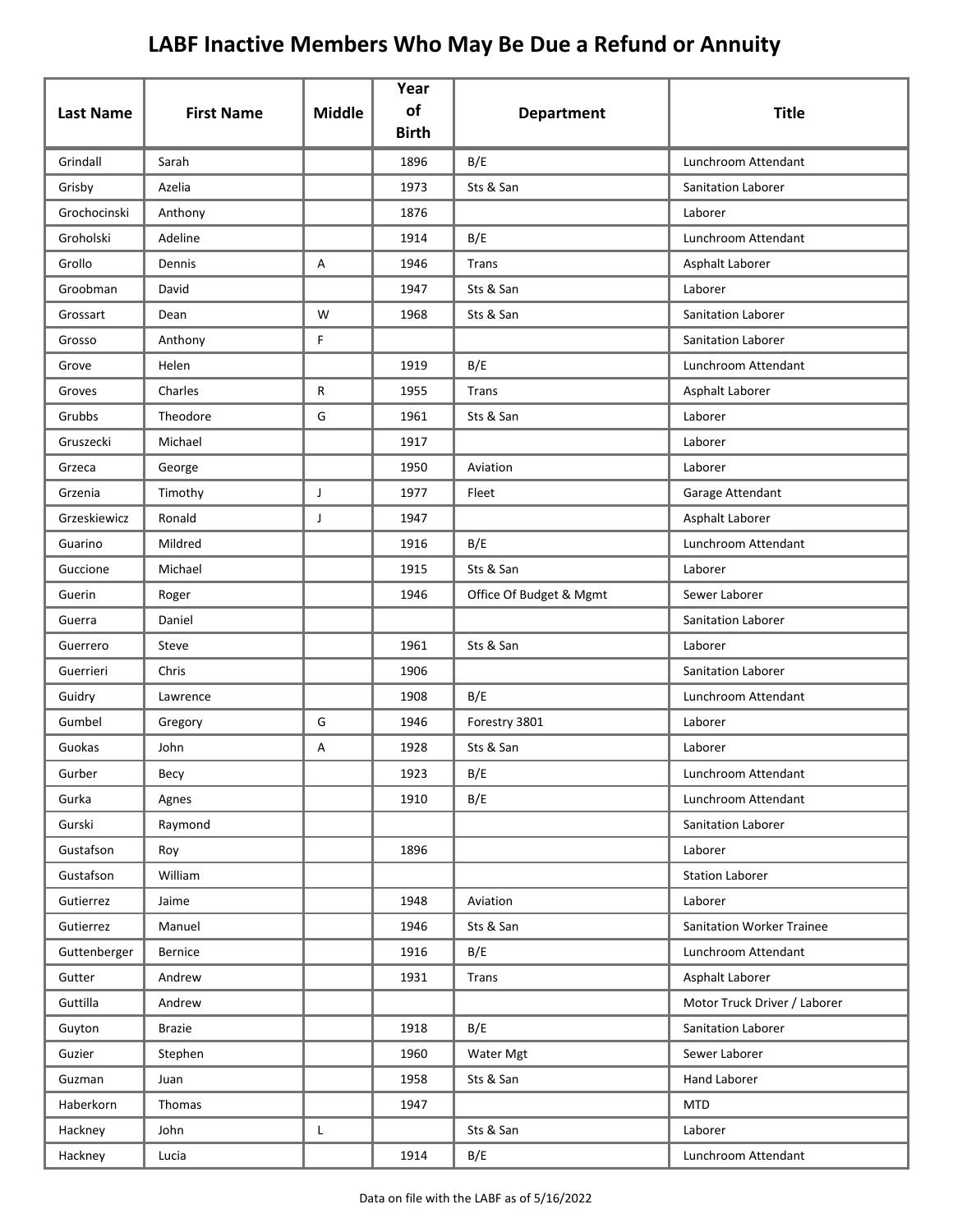| <b>Last Name</b> | <b>First Name</b> | <b>Middle</b> | Year<br>of   | <b>Department</b>       | <b>Title</b>                      |
|------------------|-------------------|---------------|--------------|-------------------------|-----------------------------------|
|                  |                   |               | <b>Birth</b> |                         |                                   |
| Haggains         | Julia             |               | 1930         |                         | <b>Hospital Helper</b>            |
| Haggerty         | Edward            | J             | 1941         | Sts & San               | Laborer                           |
| Hagn             | Christian         |               | 1938         | Sts & San               | Laborer - Parking Operations      |
| Hagood           | <b>Bruce</b>      |               |              | <b>BOE</b>              | Sanitation Laborer                |
| Hagopian         | John              | M             | 1955         | Office Of Budget & Mgmt | Sewer Laborer                     |
| Halaska          | Helen             | V             | 1912         | B/E                     | Lunchroom Attendant               |
| Hale             | Luther            | D             | 1953         | Sts & San               | Laborer                           |
| Halek            | Jean              |               |              | 1010 B/E 23 D&E         | 50 Lunchroom Attendant            |
| Halko            | George            | J             | 1944         |                         | Park Laborer                      |
| Hall             | Ambrose           |               |              |                         | Sanitation Laborer                |
| Hall             | Charles           |               | 1908         |                         | Sanitation Laborer                |
| Hall             | Dorothy           |               | 1935         | B/E                     | Lunchroom Attendant               |
| Hall             | Edna              |               | 1903         | B/E                     | Lunchroom Attendant               |
| Hall             | Lee               | E             | 1919         | B/E                     | Lunchroom Attendant               |
| Hall             | Norman            | $\mathsf{C}$  | 1957         | Water Mgt               | Laborer Apprentice                |
| Hall             | Reba              |               | 1922         | B/E                     | Lunchroom Attendant               |
| Hall             | Robert            |               |              |                         | Sanitation Laborer                |
| Hall             | Ronald            | М             | 1939         | B/E                     | Porter                            |
| Hall             | Thelma            |               | 1904         | B/E                     | Lunchroom Attendant               |
| Hall             | William           |               |              |                         | Sanitation Laborer                |
| Halligan         | James             |               | 1937         | Sts & San               | Laborer                           |
| Halloran         | Lillian           |               | 1912         | B/E                     | Lunchroom Attendant               |
| Halper           | John              |               |              |                         | Sanitation Laborer                |
| Halsen           | Aagot             |               | 1916         | B/E                     | Sanitation Laborer                |
| Halup            | David             |               | 1960         | Fleet                   | <b>Station Laborer</b>            |
| Hamacher         | Gertrude          |               | 1901         |                         | Attendant                         |
| Hamer            | Essie             |               | 1927         |                         | Sewer Laborer                     |
| Hamilton         | George            |               |              | B/E                     | Board of Ed.                      |
| Hamilton         | Leroy             |               | 1925         |                         | Construction Laborer (Subforeman) |
| Hamilton         | Marie             | L             | 1919         | B/E                     | Sanitation Laborer                |
| Hammond          | Frank             | R             | 1953         | Sts & San               | Laborer - Parking Operations      |
| Hammond          | Jamie             | M             | 1984         | Sts & San               | Hand Laborer                      |
| Hampton          | Lowery            |               | 1930         | Sts & San               | Laborer                           |
| Hampton          | O                 | $\mathsf D$   |              | B/E HSL Senn            | Sanitation Laborer                |
| Hancock          | Carrie            |               | 1909         | B/E                     | Lunchroom Attendant               |
| Hanks            | Avery             |               | 1948         | Sts & San               | Laborer                           |
| Hanlon           | Alice             |               | 1891         | B/E                     | Lunchroom Attendant               |
| Hanlon           | John              | D             | 1947         | Aviation                | Laborer                           |
| Hanrahan         | Charles           |               |              |                         | Sanitation Laborer                |
| Hansen           | Suzanne           |               | 1907         | B/E                     | Lunchroom Attendant               |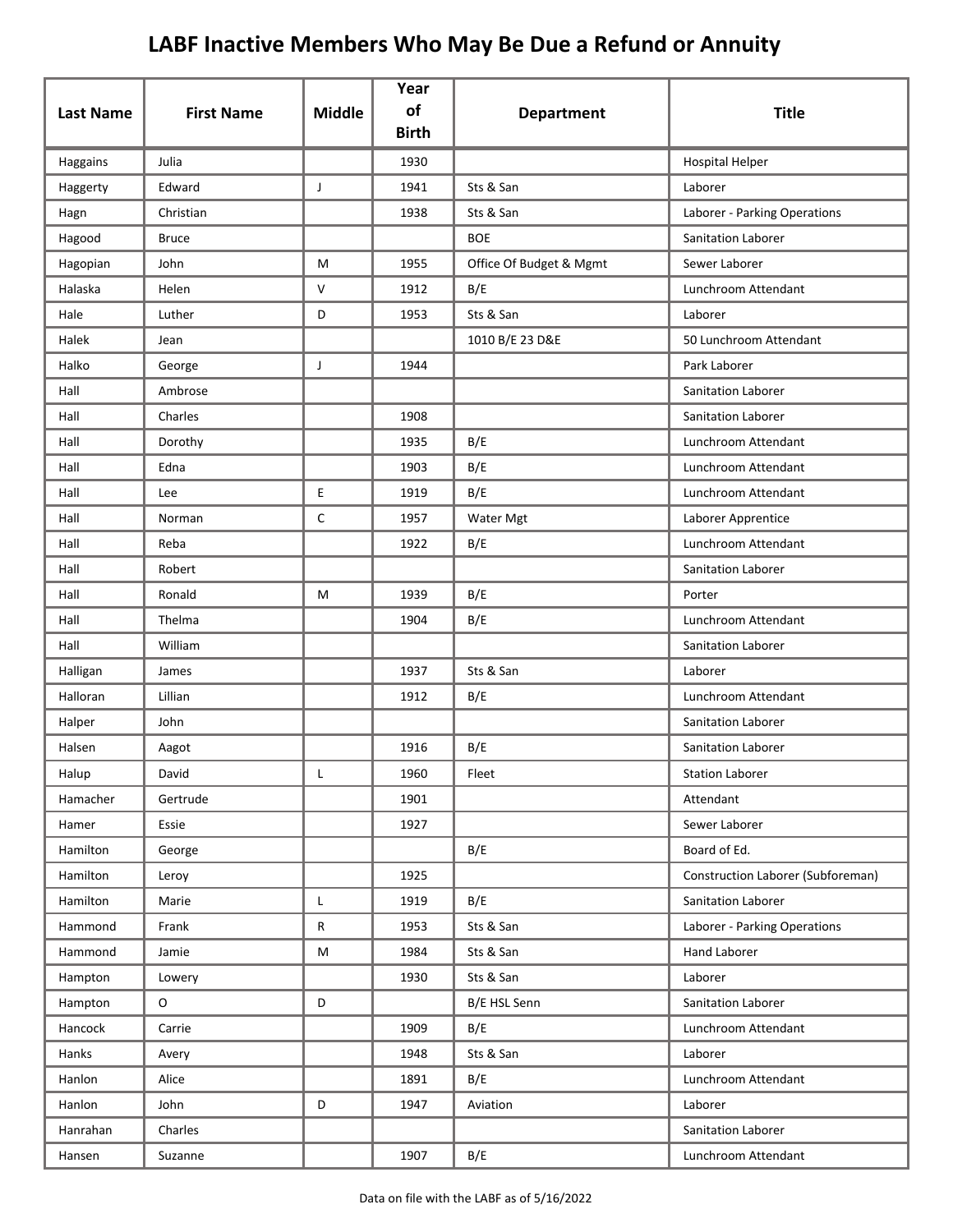| <b>Last Name</b> | <b>First Name</b> | <b>Middle</b> | Year<br>of<br><b>Birth</b> | <b>Department</b>                   | <b>Title</b>                    |
|------------------|-------------------|---------------|----------------------------|-------------------------------------|---------------------------------|
| Hansen           | Thomas            | A             | 1922                       |                                     | <b>Cement Finisher</b>          |
| Hanson           | Vernald           |               | 1913                       |                                     | Sanitation Laborer              |
| Hanzel           | Ronald            |               | 1938                       | 3804 Parks                          | Sanitation Laborer              |
| Hanzlik          | John              |               | 1910                       |                                     | Sanitation Laborer              |
| Harden           | Michael           | $\mathsf C$   | 1982                       | Sts & San                           | <b>Hand Laborer</b>             |
| Hardgrays        | Conwell           |               | 1961                       | Trans                               | Concrete Laborer                |
| Hardin           | Bernard           |               | 1962                       | Trans                               | Concrete Laborer                |
| Harding          | Andrew            |               | 1925                       | B/E                                 | Sanitation Laborer              |
| Hardy            | Chester           |               | 1920                       |                                     | Laborer                         |
| Hare             | Johnny            | L             | 1943                       |                                     | Asphalt Laborer                 |
| Hargrave         | <b>Bernice</b>    |               | 1935                       | B/E                                 | Sanitation Laborer              |
| Hargrave         | Herman            |               | 1929                       | Office Of Budget & Mgmt             | Sewer Laborer                   |
| Harkin           | Virginia          | Е             |                            | B/E                                 | <b>Head Attendant</b>           |
| Harkness         | Ida               |               | 1922                       | B/E                                 | Lunchroom Attendant             |
| Harley           | George            |               |                            |                                     | Sanitation Laborer              |
| Harmon           | Joseph            |               | 1954                       | Aviation                            | Laborer                         |
| Harr             | Geraldine         |               | 1911                       | B/E                                 | Lunchroom Attendant             |
| Harries          | William           |               | 1914                       |                                     | Laborer (Bureau of Electricity) |
| Harrington       | Elijah            | L             | 1959                       | Sts & San                           | Sanitation Laborer              |
| Harrington       | Frank             |               | 1956                       | Sts & San                           | Sanitation Laborer              |
| Harris           | Addie             | B             | 1917                       | B/E                                 | Lunchroom Attendant             |
| Harris           | Agnes             | G             | 1922                       | B/E                                 | Lunchroom Attendant             |
| Harris           | Albretta          |               |                            | B/E HSL South Shore and Chicago Tea | Sanitation Laborer              |
| Harris           | Alfred            |               |                            |                                     | 9464                            |
| Harris           | Charles           |               | 1948                       | B/E                                 | Porter                          |
| Harris           | Cornelius         | K             | 1924                       | Sts & San                           | Laborer                         |
| Harris           | Frances           | F             | 1920                       |                                     |                                 |
| Harris           | Fred              |               | 1949                       | Sts & San                           | Laborer                         |
| Harris           | Helen             |               | 1918                       | B/E                                 | Sanitation Laborer              |
| Harris           | Ida               |               |                            | B/E                                 | Sanitation Laborer              |
| Harris           | Ira               |               | 1900                       | B/E 80575                           | Porter                          |
| Harris           | Jack              |               | 1940                       | B/E                                 | Lunchroom Attendant             |
| Harris           | James             | Q             | 1948                       | Municipal Tuberculosis Sanitarium   | <b>Hospital Helper</b>          |
| Harris           | Julie             |               | 1970                       | Trans                               | Concrete Laborer                |
| Harris           | Lovie             |               | 1942                       | B/E HSL Sabin                       | Lunchroom Attendant             |
| Harris           | Lula              |               |                            | B/E Englewood                       | Sanitation Laborer              |
| Harris           | Mary              | A             | 1920                       | B/E                                 | Lunchroom Attendant             |
| Harris           | Moses             |               | 1915                       |                                     | Laborer                         |
| Harris           | Oscar             |               | 1916                       |                                     | Orderly                         |
| Harris           | Raymond           |               | 1945                       |                                     | <b>Hospital Helper</b>          |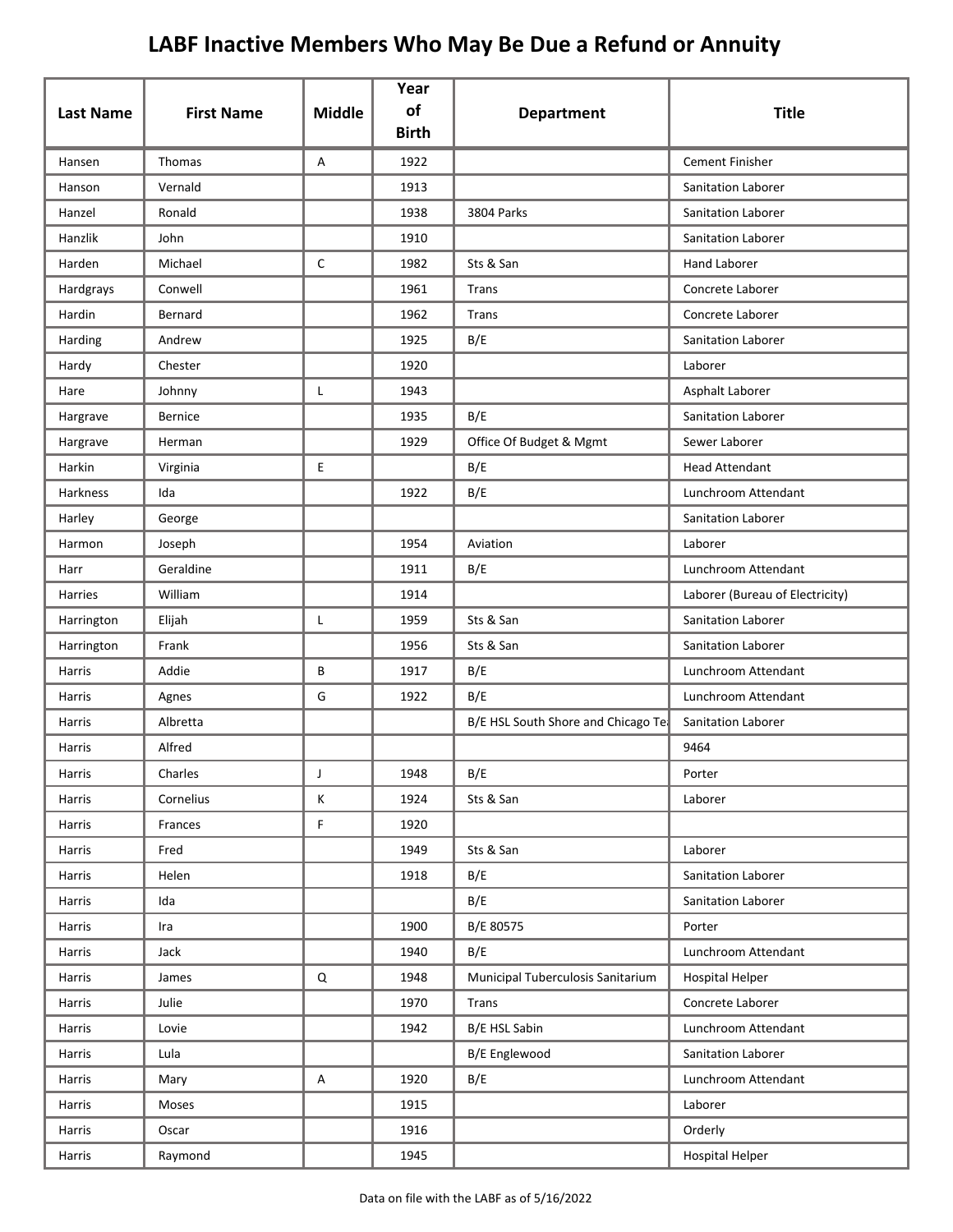| <b>Last Name</b> | <b>First Name</b> | <b>Middle</b> | Year<br>of   |                           | <b>Title</b>              |
|------------------|-------------------|---------------|--------------|---------------------------|---------------------------|
|                  |                   |               | <b>Birth</b> | <b>Department</b>         |                           |
| <b>Harris</b>    | Steve             |               | 1958         |                           |                           |
| Harris           | Willie            |               |              | <b>B/E HSL Calumet</b>    | Lunchroom Attendant       |
| Harrison         | Josephine         |               |              |                           |                           |
| Harrison         | Keith             |               | 1973         | Sts & San                 | Sanitation Laborer        |
| Harrity          | Terrance          | P             | 1947         | Office Of Budget & Mgmt   | Sewer Laborer             |
| Hart             | Bryan             | К             | 1967         | Fleet                     | Watchman                  |
| Hart             | John              |               | 1944         | B/E                       | Porter                    |
| Hart             | Mary              | G             |              | B/E 12                    | Lunchroom Attendant       |
| Hartford         | John              |               |              |                           | Sanitation Laborer        |
| Harth            | Anthony           | L             |              |                           | Sewer Laborer             |
| Hartman          | Arthur            |               | 1935         | Water Mgt                 | Laborer                   |
| Hartnett         | Daniel            |               | 1962         | Trans                     | Concrete Laborer          |
| Hartnett         | William           |               | 1875         |                           | Laborer                   |
| Hartney          | William           |               | 1899         | 4202 Water Pipe Extension | <b>Sanitation Laborer</b> |
| Hartung          | Donald            |               | 1914         |                           | Sanitation Laborer        |
| Harty            | George            | F             | 1944         | Fire                      | Shop Laborer              |
| Harvard          | Samuel            |               | 1945         | Water Mgt                 | Sewer Laborer             |
| Harvell          | Gregory           |               | 1949         | Sts & San                 | Laborer                   |
| Harvey           | Christine         |               |              | <b>BOE</b>                | Sanitation Laborer        |
| Harvey           | Edward            |               | 1953         | Sts & San                 | Laborer                   |
| Harvey           | Esther            |               | 1921         | B/E                       | Sanitation Laborer        |
| Harvey           | Jeanette          |               | 1928         | B/E                       | Sanitation Laborer        |
| Harvey           | John              |               | 1904         |                           | Laborer                   |
| Harvey           | Lee Etter         |               | 1950         | Sts & San                 | Laborer                   |
| Harvey           | Raymond           |               | 1921         |                           | Sanitation Laborer        |
| Harvey           | Vernon            |               | 1929         |                           | <b>Tree Trimmer</b>       |
| Haske            | Anthony           | $\mathsf J$   |              |                           |                           |
| Haskin           | Albert            | $\mathsf T$   | 1963         | Sts & San                 | Laborer                   |
| Haskins          | Robert            | $\mathsf E$   | 1942         | Forestry 3801             | Laborer                   |
| Hassan           | WAli              |               | 1938         | B/E                       | Lunchroom Attendant       |
| Hatch            | Latisha           |               | 1919         |                           | Maid                      |
| Hauser           | Frank             | W             | 1939         |                           | Sanitation Laborer        |
| Hauser           | Herman            |               |              |                           | Sanitation Laborer        |
| Hauser           | Sylvia            |               | 1918         | B/E                       | Sanitation Laborer        |
| Haussmann        | Louis             |               | 1948         | <b>Trans</b>              | Asphalt Laborer           |
| Havey            | Michael           | $\mathsf T$   | 1948         | <b>Trans</b>              | Asphalt Laborer           |
| Havis            | Charles           |               | 1917         |                           | Asphalt Laborer           |
| Hawk             | Donald            |               | 1941         | Office Of Budget & Mgmt   | Sewer Laborer             |
| Hawkins          | Carl              |               | 1929         | B/E                       | Sanitation Laborer        |
| Hawkins          | Dorothy           | $\mathsf{J}$  | 1972         | Water Mgt                 | Laborer Apprentice        |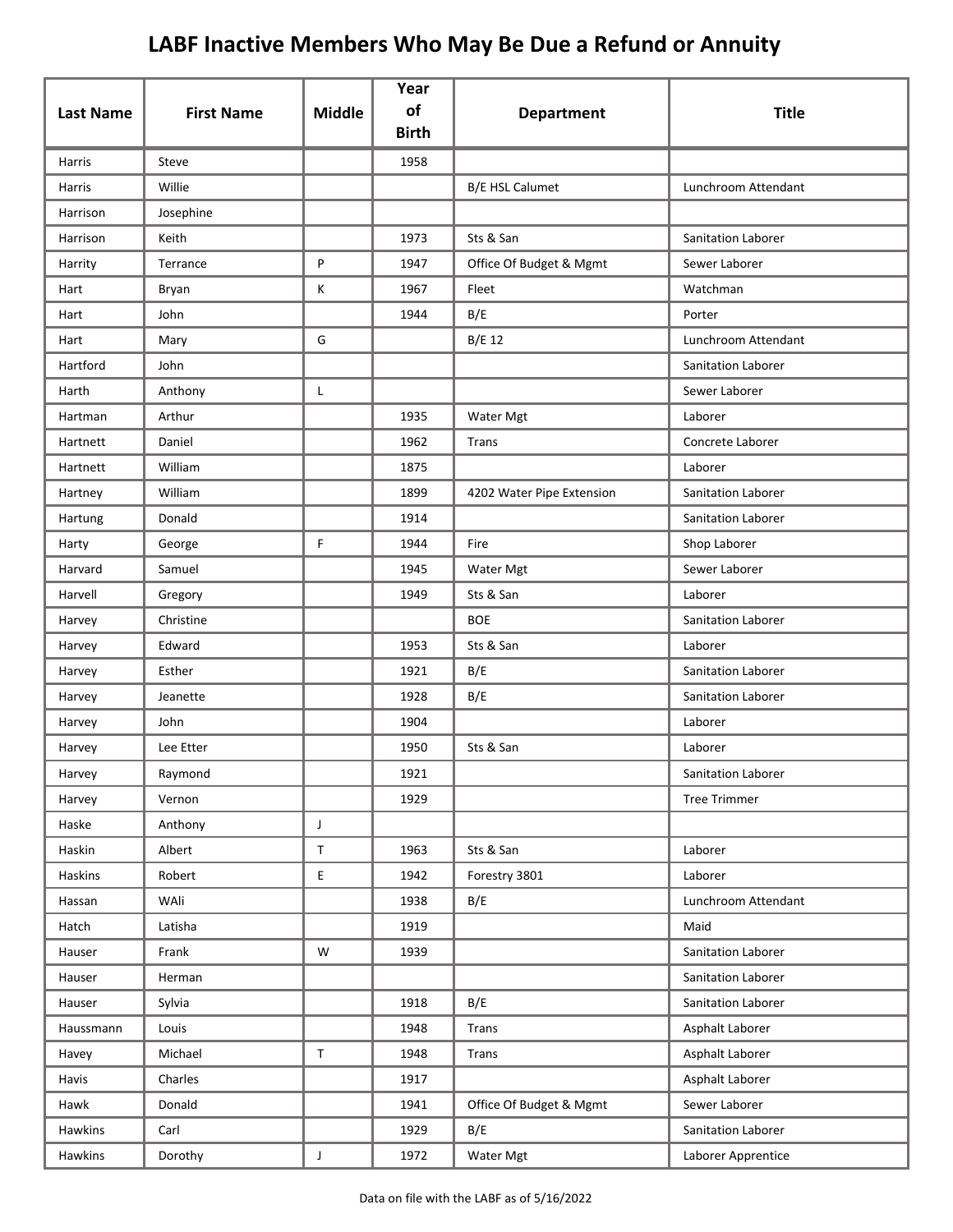|                  |                   |               | Year<br>of   |                         |                              |
|------------------|-------------------|---------------|--------------|-------------------------|------------------------------|
| <b>Last Name</b> | <b>First Name</b> | <b>Middle</b> | <b>Birth</b> | <b>Department</b>       | <b>Title</b>                 |
| Hawkins          | Elisa             | $\mathsf{C}$  |              | B/E                     | Board of Ed.                 |
| <b>Hawkins</b>   | Howard            |               | 1950         | Office Of Budget & Mgmt | Sewer Laborer                |
| <b>Hawkins</b>   | James             |               | 1936         |                         | Laborer                      |
| <b>Hawkins</b>   | Louise            |               | 1933         | B/E                     | Sanitation Laborer           |
| <b>Hawkins</b>   | Rudolph           |               | 1934         | M.T.S 3022              | <b>Hospital Helper</b>       |
| Hawthorne        | <b>Bruce</b>      | R             | 1925         | B/E                     | Porter                       |
| Hayden           | Dorothy           |               | 1904         | B/E 23D &E              | Sanitation Laborer           |
| Hayes            | Erma              |               | 1932         |                         | Sanitation Laborer           |
| Hayes            | Ray               | C             | 1988         | Water Mgt               | <b>Construction Laborer</b>  |
| Hayes            | Vincent           |               | 1959         | Sts & San               | Laborer                      |
| Hayes            | Willie            |               | 1955         | Sts & San               | Sanitation Laborer           |
| Hayes            | Yhendamie         | А             | 1965         |                         |                              |
| Haynes           | Arthur            |               |              |                         | <b>Sanitation Laborer</b>    |
| Haynes           | Arthur            |               | 1952         | Sts & San               | Laborer                      |
| Haynes           | Leonard           |               | 1954         | Sts & San               | Laborer                      |
| Haynes           | Patrick           |               | 1956         | Sts & San               | Laborer                      |
| Hayslip          | David             |               |              |                         |                              |
| Hayum            | Leslie            | J             | 1944         | Sts & San               | Sanitation Labor             |
| Haywood          | Inez              |               | 1912         | B/E                     | Lunchroom Attendant          |
| Hazzard          | Elizabeth         |               | 1921         | B/E                     | Sanitation Laborer           |
| Head             | Robert            | L             | 1939         | Aviation                | Airport Laborer              |
| Heagney          | Thomas            |               | 1894         |                         | <b>Construction Laborer</b>  |
| Healy            | John              |               | 1949         | Water Mgt               | Watchman                     |
| Healy            | Margaret          |               | 1907         | B/E                     | Lunchroom Attendant          |
| Healy            | Rose              |               |              | B/E HSL Calumet         | Lunchroom Attendant          |
| Healy Jr         | Peter             | F             |              |                         | Sanitation Laborer           |
| Heatherly        | William           | F             | 1957         | Sts & San               | Laborer                      |
| Hebron           | Henry             | $\mathsf T$   | 1953         |                         | Laborer                      |
| Heck             | Paul              |               | 1956         | Sts & San               | Laborer                      |
| Hecker           | Danny             |               | 1955         | Sts & San               | Laborer - Parking Operations |
| Heffernan        | <b>Brian</b>      |               | 1975         | Trans                   | Frm of Laborer - Concrete    |
| Heffernan        | Daniel            | J             | 1949         |                         | Laborer                      |
| Hegwood          | Harry             |               |              |                         | Sanitation Laborer           |
| Hegwood          | Johnnie           |               | 1962         | Sts & San               | Laborer                      |
| Hegwood          | Talmon            |               | 1924         |                         | Sewer Laborer                |
| Heide            | Nellie            |               | 1920         | B/E                     | Sanitation Laborer           |
| Heindel          | John              |               |              |                         | Sanitation Laborer           |
| Helfrich         | William           |               | 1927         | Sts & San               | Laborer                      |
| Henderson        | Aron              |               | 1908         | Sts & San               | Laborer                      |
| Henderson        | Darnell           |               | 1962         | Water Mgt               |                              |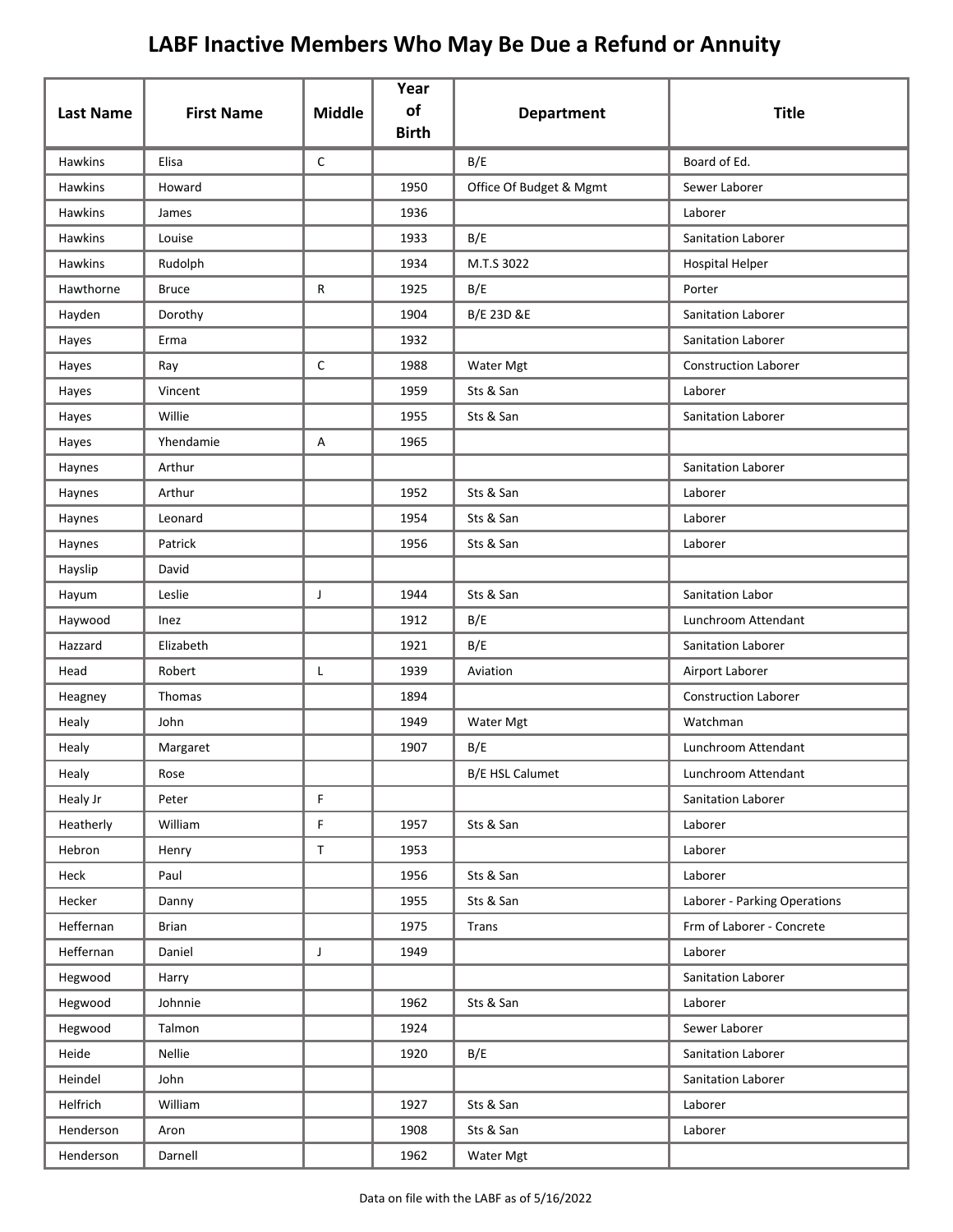|                  |                   |               | Year<br>of   |                           |                     |
|------------------|-------------------|---------------|--------------|---------------------------|---------------------|
| <b>Last Name</b> | <b>First Name</b> | <b>Middle</b> | <b>Birth</b> | <b>Department</b>         | <b>Title</b>        |
| Henderson        | Felicia           |               | 1974         | Sts & San                 | Sanitation Laborer  |
| Henderson        | Harry             |               | 1928         |                           | Sanitation Laborer  |
| Henderson        | Harry             |               | 1928         | Sts & San                 | Laborer             |
| Henderson        | Jesse             |               | 1897         |                           | Sanitation Laborer  |
| Henderson        | LC                |               | 1926         |                           | Laborer             |
| Henderson        | Lucille           |               | 1909         | B/E                       | Lunchroom Attendant |
| Henderson        | Margie            |               | 1942         | B/E                       | Lunchroom Attendant |
| Henderson        | Mary              |               | 1932         | B/E                       | Lunchroom Attendant |
| Henderson        | Mildred           |               | 1927         |                           | Attendant           |
| Henderson        | Ray               | A             | 1951         | Sts & San                 | Laborer             |
| Henderson        | Sally             |               |              |                           | Sanitation Laborer  |
| Henderson        | Valrie            |               | 1902         | B/E                       | Sanitation Laborer  |
| Hendricks        | Nathan            | L             | 1959         | Sts & San                 | Laborer             |
| Hendrickson      | Donald            |               | 1947         | Sts & San                 | Laborer             |
| Hendrix          | Andre             | L             | 1980         | Water Mgt                 | Laborer Apprentice  |
| Heneghan         | Margaret          |               | 1912         | B/E                       | Sanitation Laborer  |
| Henehan          | Thomas            |               | 1938         | Parks 3805                | <b>Tree Trimmer</b> |
| Henneman         | Michael           | J             | 1980         | Trans                     | Concrete Laborer    |
| Hennesey         | Jessie            |               | 1904         | B/E 2570                  | Janitor             |
| Hennessy         | Joseph            |               | 1934         |                           | Sanitation Laborer  |
| Henricksen       | Michael           | L             | 1956         | Sts & San                 | Laborer             |
| Henry            | Michael           |               | 1951         | Sts & San                 | Laborer             |
| Henry            | Silmon            |               | 1913         |                           | Sanitation Laborer  |
| Henry            | Thomas            |               | 1946         | Sts & San                 | Laborer             |
| Henry            | Wade              | D             | 1953         | Sts & San                 | Laborer             |
| Henry            | William           | $\vee$        | 1936         | Sts & San                 | Laborer             |
| Henton           | Mary              | L.            | 1899         | B/E                       | Lunchroom Attendant |
| Herion           | Donald            | H             | 1960         | Aviation                  | Laborer             |
| Herman           | Alfred            |               | 1934         | Parks and Recreation 3801 | Park Laborer        |
| Herman           | Clara             |               | 1899         | B/E                       | Lunchroom Attendant |
| Herman           | Robert            |               | 1904         |                           | Laborer             |
| Hermansen        | Ole               |               | 1877         |                           | Laborer             |
| Hernandez        | Alberto           |               | 1962         |                           | Laborer             |
| Hernandez        | Arthur            |               | 1960         |                           | Laborer             |
| Hernandez        | Jesse             |               | 1934         | Sts & San                 | Laborer             |
| Hernandez        | Jose              |               |              |                           | Sanitation Laborer  |
| Hernandez        | Rafael            | $\vee$        | 1963         | Sts & San                 | Sanitation Laborer  |
| Hernandez        | Raymond           |               | 1937         | Sts & San                 | Laborer             |
| Hernandez        | Richard           |               | 1959         | Sts & San                 | Sanitation Laborer  |
| Herrera          | Gilberto          | H             | 1925         | Sts & San                 | Laborer             |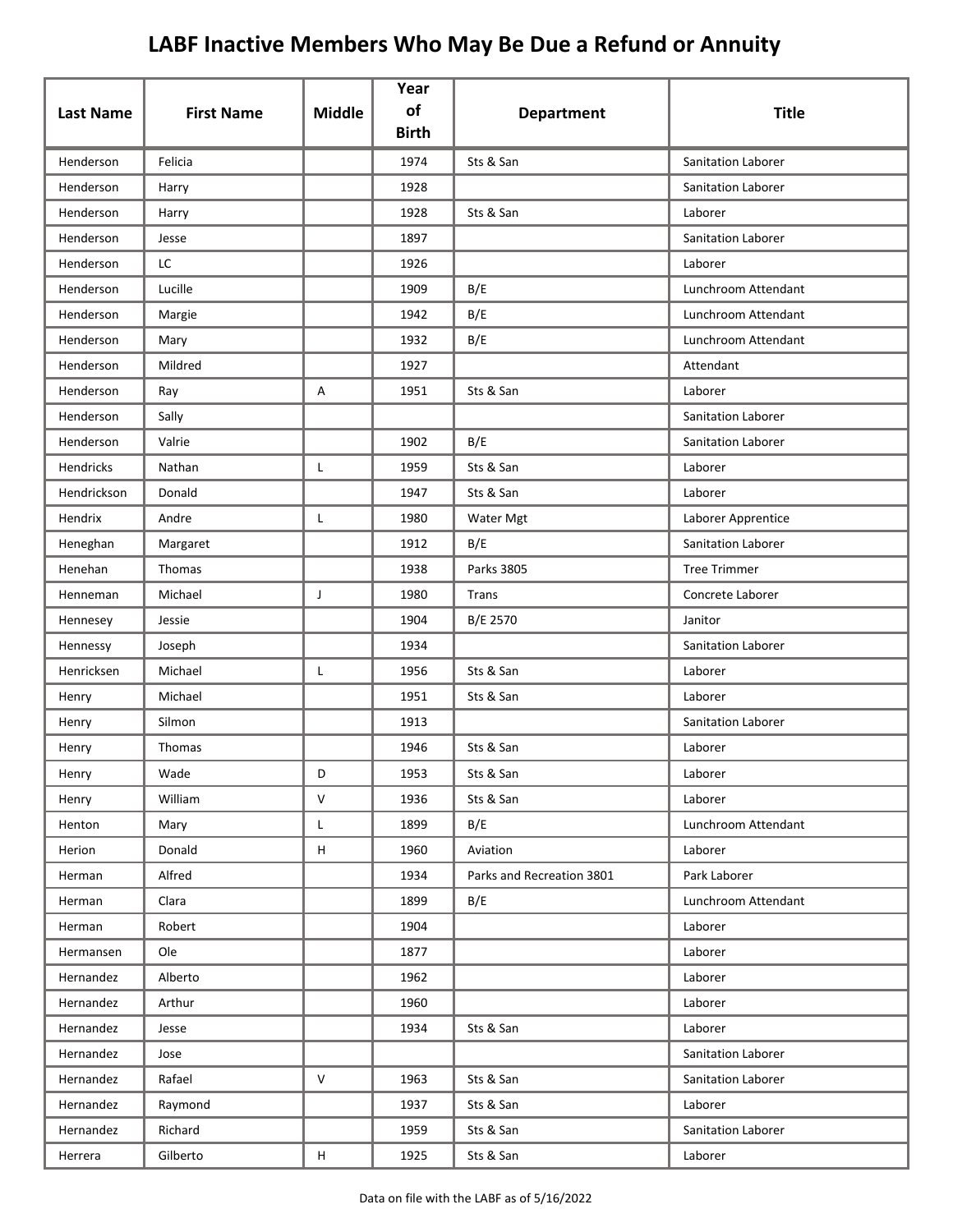| <b>Last Name</b> | <b>First Name</b> | <b>Middle</b> | Year<br>of<br><b>Birth</b> | <b>Department</b>       | <b>Title</b>                    |
|------------------|-------------------|---------------|----------------------------|-------------------------|---------------------------------|
| Herrera          | Veronica          |               | 1965                       | Sts & San               | Sanitation Laborer              |
| Herring          | Anthony           | L             | 1960                       | Sts & San               | Laborer                         |
| Herrmann         | June              | Α             | 1919                       | B/E                     | Laborer                         |
| Herron           | Anna              | D             | 1911                       | B/E                     | Lunchroom Attendant             |
| Hersch           | Jay               | А             | 1942                       |                         | Park Laborer                    |
| Hersick          | Ralph             | M             | 1956                       | Fleet                   | <b>Station Laborer</b>          |
| Hess             | Margaret          |               | 1919                       | B/E                     | Lunchroom Attendant             |
| Hester           | Wilburn           |               | 1915                       | B/E                     | Playground Attendant            |
| Hewitt           | Dorothy           |               | 1908                       | B/E                     | Lunchroom Attendant             |
| Hiatt            | Paulyne           |               |                            | B/E HSL Jones           | Sanitation Laborer              |
| Hibbitt          | Louise            |               | 1930                       | B/E                     | Sanitation Laborer              |
| Hickey           | John              |               |                            |                         | Sanitation Laborer              |
| Hickey           | May               |               | 1894                       | B/E                     | Lunchroom Attendant             |
| Hickland         | Mary              |               | 1928                       | B/E                     | Sanitation Laborer              |
| Hickman          | Jesse             |               | 1942                       | Sts & San               | Laborer                         |
| Hickman          | Jessie            |               | 1929                       | B/E                     | Sanitation Laborer              |
| <b>Hicks</b>     | Gary              |               | 1952                       | <b>Trans</b>            | Asphalt Laborer                 |
| Hicks            | Henry Don         | D             | 1957                       | Sts & San               | <b>Hand Laborer</b>             |
| <b>Hicks</b>     | Laurence          | $\mathsf{J}$  | 1946                       | Sts & San               | Laborer                         |
| <b>Hicks</b>     | Leroy             |               | 1929                       | Sts & San               | Sign Painter Helper             |
| <b>Hicks</b>     | Nola              | M             | 1927                       | B/E                     | Sanitation Laborer              |
| Hieber           | James             |               | 1946                       |                         | <b>Chief Operating Engineer</b> |
| Higashi          | Steven            | Г             | 1950                       |                         | Asphalt Helper                  |
| Higgins          | Ernest            |               | 1927                       | Sts & San               | Laborer                         |
| Higgins          | John              | $\mathsf{T}$  | 1945                       |                         | Laborer                         |
| Higgins          | John              | $\mathsf T$   | 1945                       | Water Mgt               | Sewer Laborer                   |
| Higgins          | Thomas            |               |                            |                         | Sanitation Laborer              |
| Hill             | <b>Beatrice</b>   | E.            | 1894                       | B/E                     | Lunchroom Attendant             |
| Hill             | Bennie            | E.            | 1922                       | B/E                     | Lunchroom Attendant             |
| Hill             | Donald            |               | 1942                       | Sts & San               | Laborer                         |
| Hill             | Emmett            |               | 1917                       | Water Mgt               | <b>Station Laborer</b>          |
| Hill             | John              |               | 1907                       | B/E                     | Laborer                         |
| Hill             | John              | W             | 1961                       | Office Of Budget & Mgmt | Sewer Laborer                   |
| Hill             | June              | $\mathsf{C}$  |                            | B/E                     | Lunchroom Attendant             |
| Hill             | Louise            | Y             | 1922                       | B/E                     | Lunchroom Attendant             |
| Hill             | Rose              | M             | 1937                       | B/E                     | Sanitation Laborer              |
| Hill             | Ruth              |               | 1913                       | B/E                     | Lunchroom Attendant             |
| Hill             | Thomas            |               | 1929                       | 4265/3328 Streets       | Streets Laborer                 |
| Hill             | Wesley            |               | 1936                       | Water Mgt               | Sewer Laborer                   |
| Hill             | William           |               | 1916                       | 3900 Park               | <b>Tree Trimmer</b>             |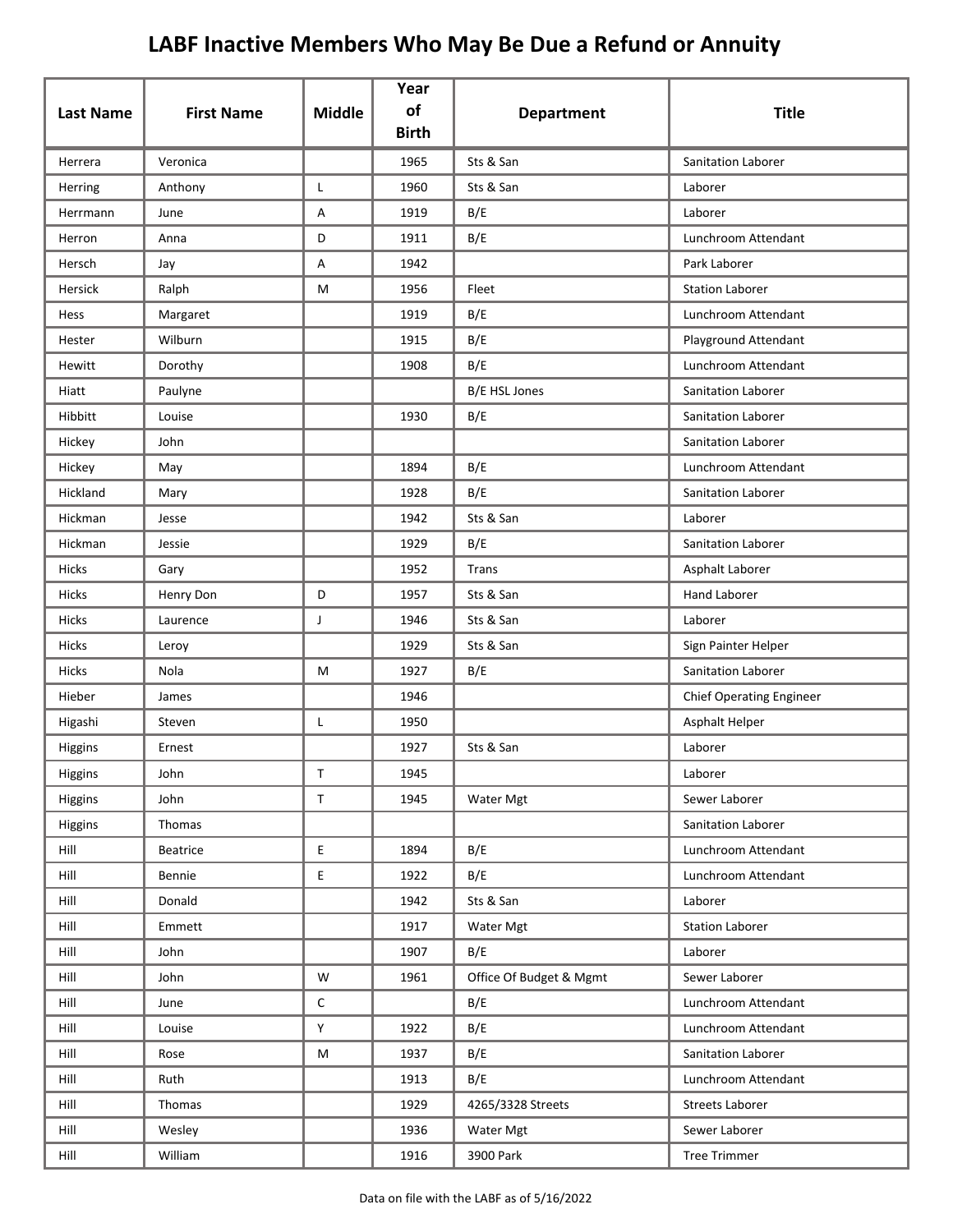| <b>Last Name</b> | <b>First Name</b> | <b>Middle</b> | Year<br>of   | <b>Department</b> | <b>Title</b>                    |
|------------------|-------------------|---------------|--------------|-------------------|---------------------------------|
|                  |                   |               | <b>Birth</b> |                   |                                 |
| Hillgard         | John              | E             |              |                   | Sanitation Laborer              |
| Hillock          | Raymond           |               | 1938         | Sts & San         | Laborer (Bureau of Electricity) |
| Hines            | Andrew            |               | 1905         | Sts & San         | Laborer                         |
| Hines            | Blondale          | В             | 1898         | B/E               | Lunchroom Attendant             |
| Hines            | John              |               | 1945         |                   | Litter Patrol                   |
| Hinkens          | Arnold            |               |              |                   | Sanitation Laborer              |
| Hinrichs         | Terrance          | E             | 1946         | Aviation          | Park Laborer                    |
| Hinton           | Bernard           |               | 1944         |                   | Laborer                         |
| Hinton           | Effie             |               | 1919         | B/E               | Sanitation Laborer              |
| Hirsch           | Henry             |               |              |                   | Sanitation Laborer              |
| Hite             | Fred              |               | 1910         |                   | <b>Street Laborer</b>           |
| Hobson           | Catherine         | $\mathsf{V}$  | 1929         | B/E               | Lunchroom Attendant             |
| Hockfeld         | William           |               | 1944         | Public Health     | Laborer                         |
| Hodges           | John              |               | 1919         |                   | Laborer                         |
| Hodges           | John              | $\mathsf{T}$  | 1937         |                   |                                 |
| Hodges           | Sarah             |               | 1944         | B/E               | Lunchroom Attendant             |
| Hodur            | John              |               |              |                   | Sanitation Laborer              |
| Hoehn            | Irene             |               | 1911         | B/E               | Sanitation Laborer              |
| Hoffman          | Harold            |               |              |                   | Sanitation Laborer              |
| Hoffman          | James             | H             | 1944         |                   | Park Laborer                    |
| Hofmann          | Anna              | E             | 1894         | B/E               | Lunchroom Attendant             |
| Hogan            | Betty             | Г             |              |                   | Sanitation Laborer              |
| Hogan            | Frank             |               |              |                   | Sanitation Laborer              |
| Hogan            | Katherine         |               | 1892         | B/E               | Lunchroom Attendant             |
| Hogan            | Michael           | T.            |              |                   | <b>MTD</b>                      |
| Hogan            | Mildred           |               | 1922         | B/E               | Lunchroom Attendant             |
| Hogan            | Willie            |               | 1958         | Sts & San         | Laborer - Parking Operations    |
| Holeyfield       | Edward            |               | 1945         | Sts & San         | Laborer                         |
| Holland          | Deleon            |               | 1933         | Sts & San         | Laborer                         |
| Holland          | Robert            | E             | 1948         | Sts & San         | Laborer                         |
| Holley           | Searcy            |               | 1908         |                   | Sanitation Laborer              |
| Hollins          | Charles           |               | 1934         | B/E               | Sanitation Laborer              |
| Hollins          | John              |               | 1910         | Water Mgt         | Laborer                         |
| Holloway         | Annie             |               | 1908         | B/E               | Lunchroom Attendant             |
| Holloway         | Donald            |               | 1930         |                   | Laborer                         |
| Holloway         | John              |               | 1937         |                   | <b>Tree Trimmer</b>             |
| Holloway         | Robert            |               | 1915         | Sts & San         | Laborer                         |
| Holmes           | Alva              | J             |              |                   |                                 |
| Holmes           | Bernadine         |               |              |                   | Sanitation Laborer              |
| Holmes           | Charles           |               |              |                   | Sanitation Laborer              |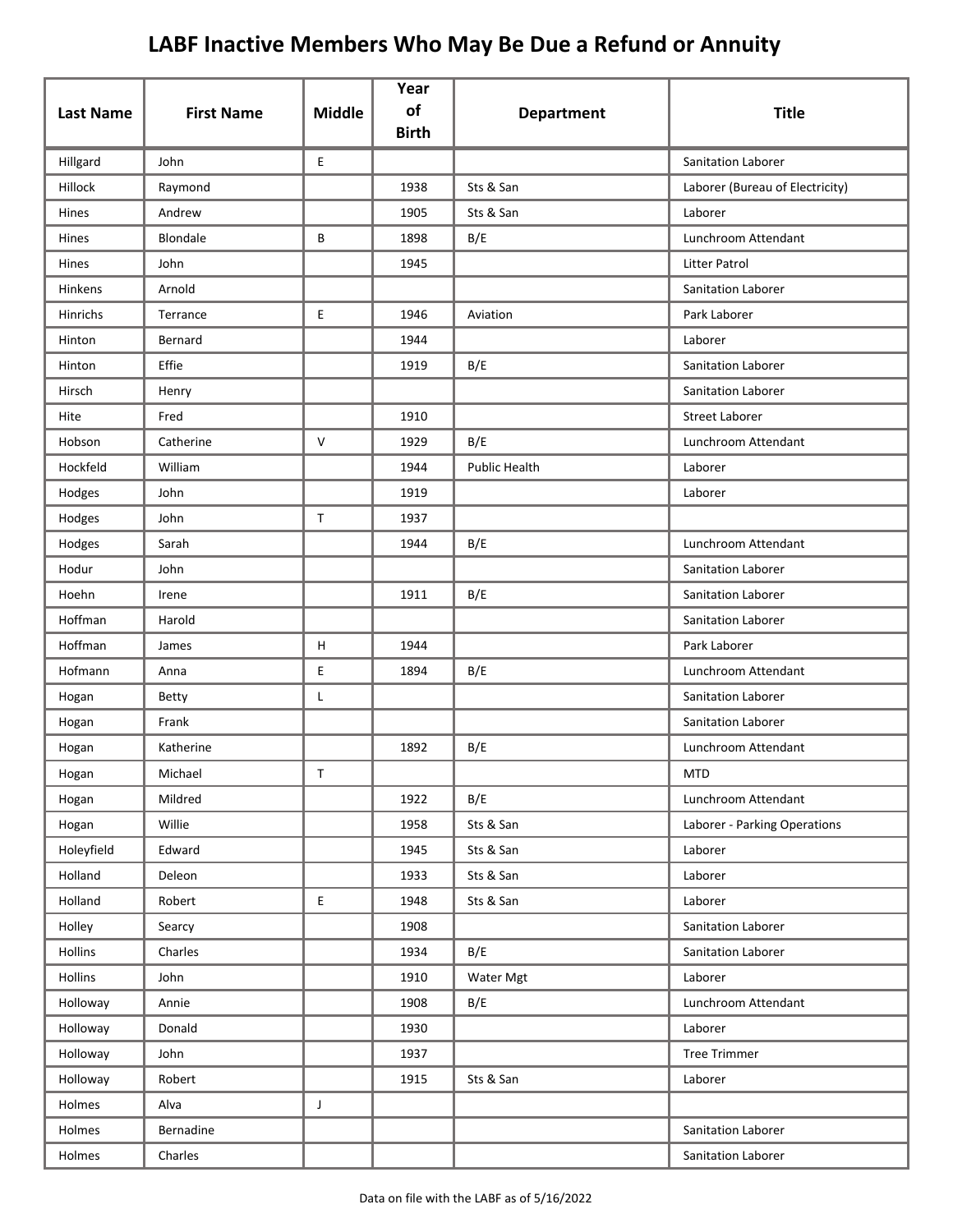| <b>Last Name</b> | <b>First Name</b> | <b>Middle</b> | Year<br>of<br><b>Birth</b> | <b>Department</b>                 | <b>Title</b>           |
|------------------|-------------------|---------------|----------------------------|-----------------------------------|------------------------|
| Holmes           | Charles           | Y             | 1929                       |                                   | Sanitation Laborer     |
| Holmes           | Denis             | E             | 1965                       | B/E                               | <b>B/E</b> Employee    |
| Holmes           | James             | S             | 1926                       |                                   | Sanitation Laborer     |
| Holmes           | Michael           |               | 1912                       |                                   | Sanitation Laborer     |
| Holmes           | Michael           | G             | 1954                       | Sts & San                         | Laborer                |
| Holmes           | William           |               | 1953                       | Water Mgt                         | Sewer Laborer          |
| Holmes           | Willie            | L             | 1928                       | Sts & San                         | <b>Tree Trimmer</b>    |
| Holt             | Dorothy           | Г             | 1930                       | B/E                               | Lunchroom Attendant    |
| Holt             | James             |               |                            |                                   |                        |
| Holt             | Wilhelmin         |               | 1925                       | B/E                               | Lunchroom Attendant    |
| Holton           | John              | D             | 1928                       | Sts & San                         | Watchman               |
| Holubik          | Daniel            | $\mathsf Q$   | 1992                       | Police                            | Concrete Laborer       |
| Honeywood        | Emos              |               | 1912                       | Trans                             | Concrete Laborer       |
| Hood             | Leroy             |               | 1960                       |                                   | Laborer                |
| Hood             | Mckinley          |               | 1901                       |                                   | Night Watchman         |
| Hood             | Robert            | $\mathsf{C}$  | 1940                       | B/E                               | Lunchroom Attendant    |
| Hoosier          | Nelson            | D             | 1939                       |                                   |                        |
| Hope             | Arthur            | D             | 1950                       | Sts & San                         | Laborer                |
| Hopkins          | Dennis            | G             | 1946                       | Sts & San                         | Sanitation Laborer     |
| Hopkins          | Edward            |               |                            |                                   | Sanitation Laborer     |
| Hopkins          | Flora             |               |                            | B/E                               | Board of Ed.           |
| Hopkins          | George            |               | 1919                       |                                   | <b>Truck Driver</b>    |
| Hopkins          | Gerald            |               | 1952                       | Sts & San                         |                        |
| Hopkins          | William           |               | 1957                       | Sts & San                         | Laborer                |
| Hopkinson        | Fred              |               |                            |                                   | Sanitation Laborer     |
| Hopson           | Floyd             |               | 1948                       | Sts & San                         | Laborer                |
| Horan            | Eugene            |               | 1922                       |                                   | Laborer                |
| Horodecki        | Joseph            |               | 1916                       |                                   | Concrete Laborer       |
| Horton           | Harold            | M             | 1928                       |                                   | <b>B/E</b> Employee    |
| Horton           | James             | $\mathsf A$   | 1945                       | Municipal Tuberculosis Sanitarium | <b>Hospital Helper</b> |
| Horvath          | Dennis            |               | 1949                       | Sts & San                         | Laborer                |
| Horvatovic       | Jovan             |               | 1930                       | Sts & San                         | Laborer                |
| Horwath          | Andrew            | R             |                            |                                   | <b>Station Laborer</b> |
| Horwitz          | Fredric           | $\mathsf D$   | 1948                       | Sts & San                         | Laborer                |
| Hoskins          | Kirby             |               |                            |                                   | Asphalt Laborer        |
| Hoskins          | Nathaniel         |               | 1944                       | Trans                             | Asphalt Laborer        |
| Host             | Frank             | D             | 1964                       | Sts & San                         | Laborer                |
| Hosty            | James             |               | 1949                       | Water Mgt                         | Sewer Laborer          |
| Houlihan         | Michael           | Н             | 1948                       |                                   | Laborer                |
| Houlihan         | Robert            | L             | 1951                       | Sts & San                         | Laborer                |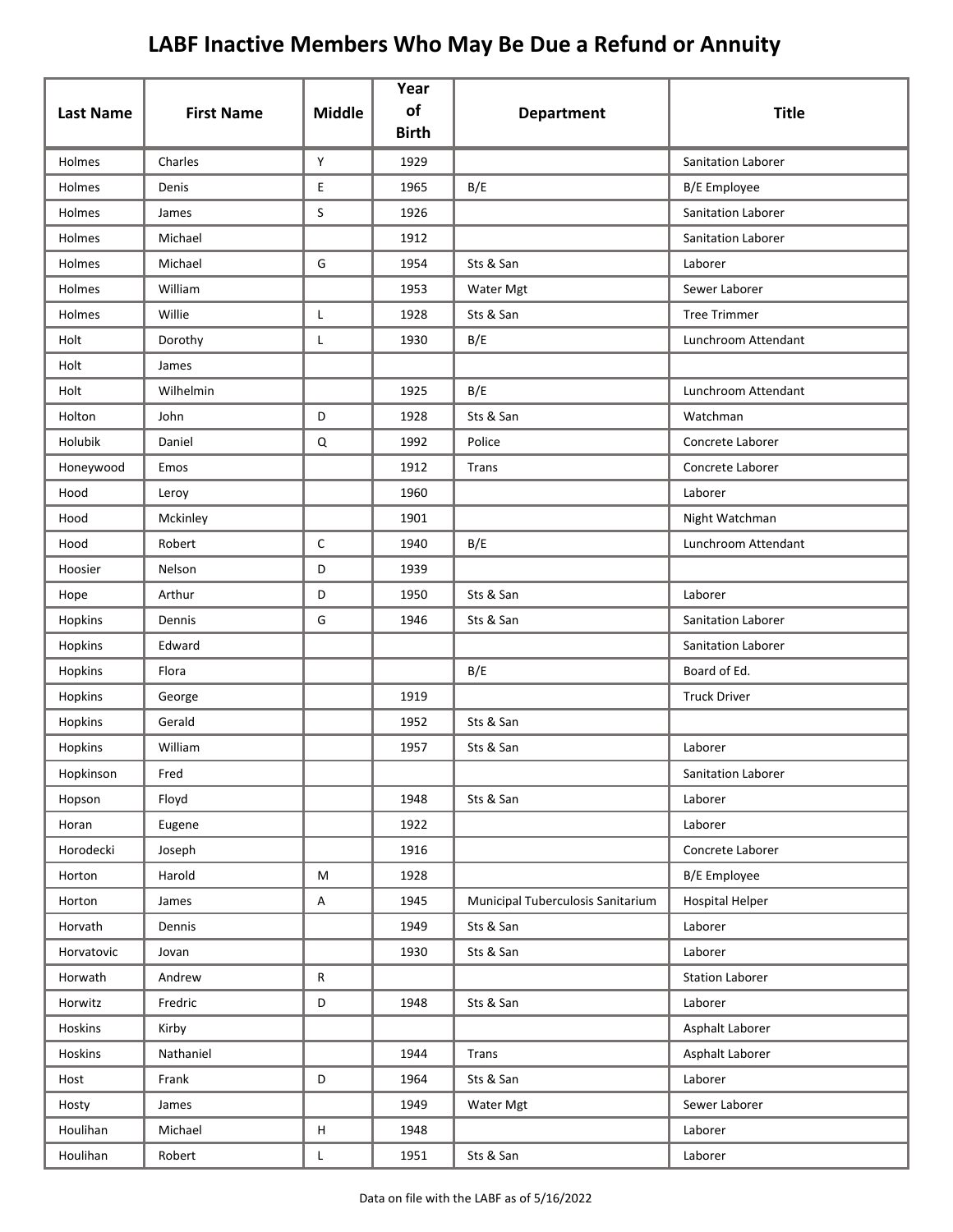| <b>Last Name</b> | <b>First Name</b> | <b>Middle</b> | Year<br>of<br><b>Birth</b> | <b>Department</b>    | <b>Title</b>                    |
|------------------|-------------------|---------------|----------------------------|----------------------|---------------------------------|
| Houston          | Hiawatha          |               | 1950                       | B/E                  | Porter                          |
| Howard           | Augustus          | S             | 1912                       | Sts & San            | Laborer                         |
| Howard           | Horace            | M             | 1957                       | Sts & San            | Laborer                         |
| Howard           | Louise            | J             | 1894                       | B/E                  | Lunchroom Attendant             |
| Howard           | Michael           |               | 1957                       | Water Mgt            | Sewer Laborer                   |
| Howard           | Quinter           |               | 1934                       | Sts & San            | Laborer                         |
| Howard           | Rose              |               | 1914                       | B/E                  | Lunchroom Attendant             |
| Howard           | Roy               |               | 1907                       | B/E                  | Lunchroom Attendant             |
| Howe             | Mary              |               | 1915                       | B/E                  | <b>Sanitation Laborer</b>       |
| Howell           | Jerry             | M             |                            | Trans                | Sanitation Laborer              |
| Howley           | Anne              | M             | 1909                       | B/E                  | Lunchroom Attendant             |
| Hoy              | Katherine         |               | 1921                       | B/E                  | Sanitation Laborer              |
| Hoyle            | James             |               |                            |                      | Sanitation Laborer              |
| Hrometz          | Andrew            |               |                            |                      | Sanitation Laborer              |
| Hubbard          | Armieteen         |               | 1920                       | B/E                  | Sanitation Laborer              |
| Hubert           | Chester           | L             |                            |                      | Sanitation Laborer              |
| Hudson           | Calvin            |               | 1956                       | Fleet & Facility Mgt | <b>Station Laborer</b>          |
| Hudson           | Donald            |               | 1933                       | Water Mgt            | Laborer                         |
| Hudson           | Fannie            | M             | 1929                       |                      | Laborer (Bureau of Electricity) |
| Hudson           | Joseph            |               | 1939                       |                      |                                 |
| Hudson           | Phenita           |               | 1923                       | B/E                  | Lunchroom Attendant             |
| Hudson           | Richard           | H             | 1920                       | B/E                  | Porter                          |
| Hudson           | Robert            |               | 1937                       | Sts & San            | Laborer                         |
| Hudson           | William           |               |                            |                      | <b>Sanitation Laborer</b>       |
| Hudson           | Willie            | G             | 1942                       |                      | <b>MTD</b>                      |
| Huff             | Luther            |               | 1939                       | B/E                  | <b>Equipment Dispatcher</b>     |
| Hughes           | Edmund            | $\mathsf{J}$  | 1925                       | 3023 MTS             | Maintanence Man                 |
| Hughes           | Elmer             |               |                            |                      | Sanitation Laborer              |
| Hughes           | George            |               | 1948                       | Sts & San            | Laborer                         |
| Hughes           | Georgia           | A             | 1926                       | B/E                  | Lunchroom Attendant             |
| Hughes           | Harry             | G             | 1960                       | Sts & San            | Laborer                         |
| Hughes           | Robert            | J             | 1958                       | Sts & San            | Laborer                         |
| Hughes           | Ruth              |               | 1908                       | B/E                  | Lunchroom Attendant             |
| Hullinger        | William           | P             | 1946                       | Water Mgt            | <b>Station Laborer</b>          |
| Humbertson       | Harry             | С             | 1933                       | Water Mgt            | Laborer                         |
| Humphry          | Winona            |               | 1926                       | B/E                  | Lunchroom Attendant             |
| Hunley           | Robert            | $\mathbf{I}$  | 1983                       | Water Mgt            | Watchman                        |
| Hunt             | Bob               |               | 1916                       | B/E                  | Attendant                       |
| Hunt             | Davine            |               | 1958                       | Sts & San            | Sanitation Laborer              |
| Hunt             | Maurice           |               | 1960                       | Sts & San            | Laborer                         |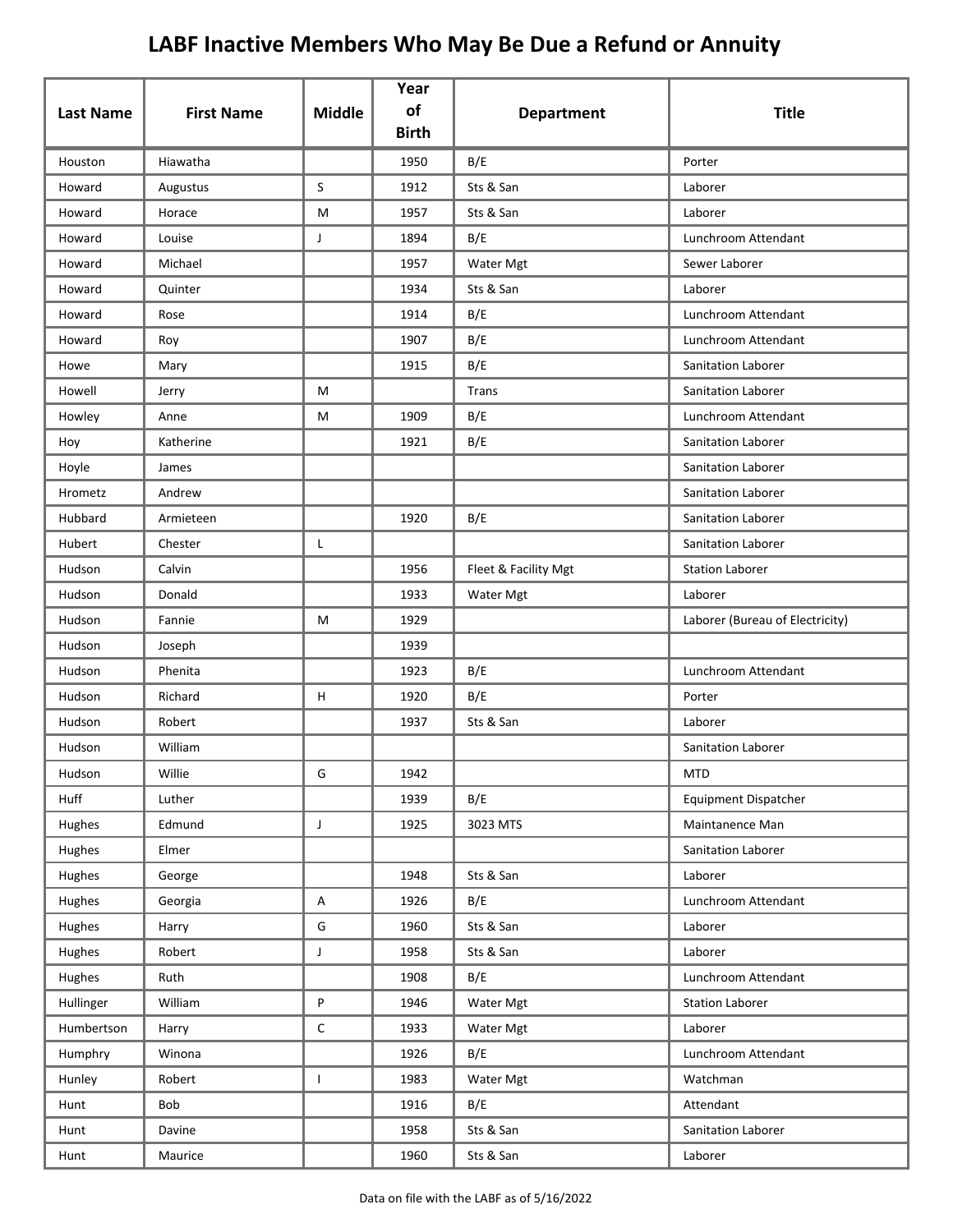| <b>Last Name</b> | <b>First Name</b> | <b>Middle</b> | Year<br>of<br><b>Birth</b> | <b>Department</b> | <b>Title</b>                       |
|------------------|-------------------|---------------|----------------------------|-------------------|------------------------------------|
| Hunt             | Sheila            | Α             | 1951                       | Sts & San         | <b>Rodent Control</b>              |
| Hunter           | Dorris            | E             | 1940                       |                   | Sanitation Laborer                 |
| Hunter           | John              | W             | 1918                       |                   | Watchman                           |
| Hunter           | Leslie            |               | 1955                       | Sts & San         | Laborer                            |
| Huntley          | Triniece          |               | 1977                       | Sts & San         | <b>Hand Laborer</b>                |
| Hurley           | Allison           |               | 1965                       | Sts & San         | Sanitation Laborer                 |
| Hurst            | Eugene            |               |                            |                   | Sanitation Laborer                 |
| Hurt             | Ronald            |               | 1959                       | Sts & San         | Sanitation Laborer                 |
| Husayko          | James             | W             | 1947                       | Sts & San         | Asphalt Helper                     |
| Husband          | Gus               |               | 1911                       |                   | Laborer                            |
| Huth             | Louise            |               | 1894                       | B/E               | Lunchroom Attendant                |
| Hyde             | Arzell            |               | 1914                       | Sewers 3486       | Asphalt Laborer                    |
| Hyman            | Anna              | S             | 1911                       | B/E               | Lunchroom Attendant                |
| Hymon            | Anthony           | С             | 1972                       | Sts & San         | Sanitation Laborer                 |
| Hynes            | John              |               | 1954                       | Trans             | Asphalt Laborer                    |
| Hyzynski         | Sylvester         |               | 1903                       |                   | Laborer                            |
| lacono           | Michael           |               | 1953                       | Sts & San         | <b>Tree Trimmer</b>                |
| landolo          | Edgar             | J             | 1924                       |                   | Asphalt Laborer                    |
| lannoni          | Thomas            |               | 1955                       | Trans             | Concrete Laborer                   |
| lasielo          | Augusta           |               | 1916                       | B/E               | Sanitation Laborer                 |
| Iglewski         | Genevieve         |               | 1910                       | B/E               | Lunchroom Attendant                |
| Ihejirika        | Rosemary          | К             | 1967                       | LABF              | <b>Fund Staff</b>                  |
| Ikard            | Florence          |               | 1921                       | B/E               | Sanitation Laborer                 |
| Imburgia         | Sam               |               |                            |                   | Sanitation Laborer                 |
| Imparato         | Michael           | Α             | 1955                       | Sts & San         | Laborer                            |
| Inda             | Richard           |               |                            |                   | Sanitation Laborer                 |
| Ingersol         | Elizabeth         |               | 1888                       | B/E               | Lunchroom Attendant                |
| Ingoglia         | Louis             |               | 1954                       | Sts & San         | Laborer                            |
| Inovskis         | Edward            | $\mathsf O$   | 1949                       | Sts & San         | Laborer                            |
| Iorli            | Alphonso          |               |                            |                   | Sanitation Laborer                 |
| Ishmon           | Lucille           |               | 1916                       | B/E               | Lunchroom Attendant                |
| Israel           | Albert            |               |                            |                   | Laborer                            |
| <b>Ivey</b>      | Lee               |               | 1928                       | Sts & San         | Laborer                            |
| Ivey             | Todd              | J             | 1988                       | Aviation          | <b>Airport Operations Supvsr I</b> |
| <b>lvins</b>     | Frances           |               | 1908                       | B/E               | Lunchroom Attendant                |
| Ivory            | Charles           |               | 1897                       |                   | Laborer                            |
| Ivory            | Johnny            | L             | 1948                       | Trans             | Concrete Laborer                   |
| Izaguirre        | Fernando          |               | 1971                       | Fleet             | Garage Attendant                   |
| Izban            | Evelyn            |               | 1911                       | B/E               | Lunchroom Attendant                |
| Jachim           | Mary              |               |                            | <b>B/E Waller</b> | Sanitation Laborer                 |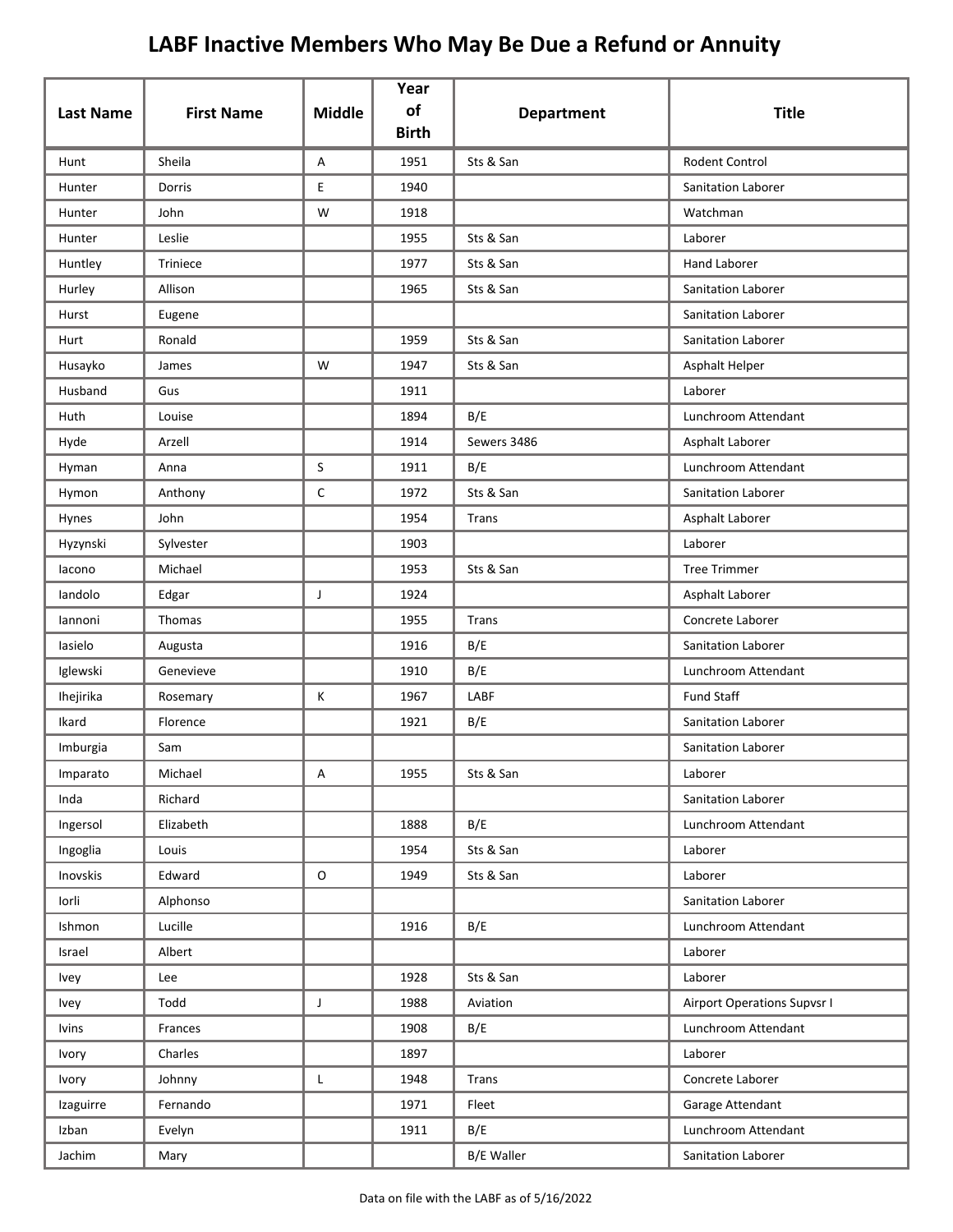|                  |                   |               | Year               |                             |                     |
|------------------|-------------------|---------------|--------------------|-----------------------------|---------------------|
| <b>Last Name</b> | <b>First Name</b> | <b>Middle</b> | of<br><b>Birth</b> | <b>Department</b>           | <b>Title</b>        |
| Jackovin         | Ann               |               | 1913               | B/E                         | Lunchroom Attendant |
| Jackson          | Alonzo            |               | 1958               | Sts & San                   | Laborer             |
| Jackson          | Anthony           |               | 1936               |                             | <b>Ward Clerk</b>   |
| Jackson          | Catherine         |               |                    | <b>BOE</b>                  | Lunchroom Attendant |
| Jackson          | Dionte            |               | 1996               | Sts & San                   | General Laborer     |
| Jackson          | Eddie             |               | 1935               |                             | Sanitation Laborer  |
| Jackson          | Elia              |               | 1910               | Water Mgt                   | Laborer             |
| Jackson          | Evangelis         |               | 1948               |                             | Asphalt Laborer     |
| Jackson          | John              |               |                    |                             | Sanitation Laborer  |
| Jackson          | John              | W             | 1905               | 3801 Parks                  | Laborer             |
| Jackson          | Joseph            |               | 1923               | Police                      | Laborer             |
| Jackson          | Larry             |               | 1953               | Water Mgt                   | Laborer             |
| Jackson          | Louise            | H             | 1930               | B/E                         | Lunchroom Attendant |
| Jackson          | Meade             |               | 1920               | Sts & San                   | Laborer             |
| Jackson          | <b>Nellie</b>     |               |                    | B/E HSL Harrison / Phillips | Sanitation Laborer  |
| Jackson          | Phyllis           |               | 1940               | <b>B/E HSL Marshall</b>     | Lunchroom Attendant |
| Jackson          | Sammie            |               | 1956               | Water Mgt                   | Sewer Laborer       |
| Jackson          | Timothy           |               | 1961               | Fleet                       | Watchman            |
| Jackson          | Viola             | E             | 1906               | B/E                         | Lunchroom Attendant |
| Jackson          | Willie            |               | 1921               | Trans                       | Asphalt Laborer     |
| Jackson          | Winston           |               | 1913               | B/E                         | Sanitation Laborer  |
| Jacobellis       | Michael           |               | 1912               | 3250 Sanitation             | Sanitation Laborer  |
| Jacobs           | Lucinda           |               | 1923               | B/E                         | Lunchroom Attendant |
| Jacobs           | Patrick           | J             | 1954               | Water Mgt                   | Laborer             |
| Jacobson         | Judd              |               | 1958               | Sts & San                   | Laborer             |
| Jake             | Margaret          |               | 1934               | B/E                         | Sanitation Laborer  |
| James            | Cordelia          |               | 1937               | B/E                         | Sanitation Laborer  |
| James            | Corine            |               | 1928               | B/E                         | Lunchroom Attendant |
| James            | Frieda            |               | 1933               | B/E                         | Lunchroom Attendant |
| James            | Robert            |               |                    |                             | Sanitation Laborer  |
| James            | Sam               |               | 1909               |                             | Asphalt Laborer     |
| James            | William           |               | 1934               | Sts & San                   | Laborer             |
| Jania            | James             |               | 1946               |                             | <b>MTD</b>          |
| Janik            | Joseph            |               | 1946               |                             | <b>B/E</b> Employee |
| Jankowski        | Lawrence          |               |                    |                             | Sanitation Laborer  |
| Janusz           | Mitchell          |               |                    |                             | Sanitation Laborer  |
| Japczyk          | Russell           |               | 1945               |                             | Sanitation Laborer  |
| Jarrett          | Mary              |               | 1923               | B/E                         | Sanitation Laborer  |
| Jarvis           | Anthony           | L             | 1950               | <b>Trans</b>                | Concrete Laborer    |
| Jarzembowski     | Francis           |               | 1946               |                             | Concrete Laborer    |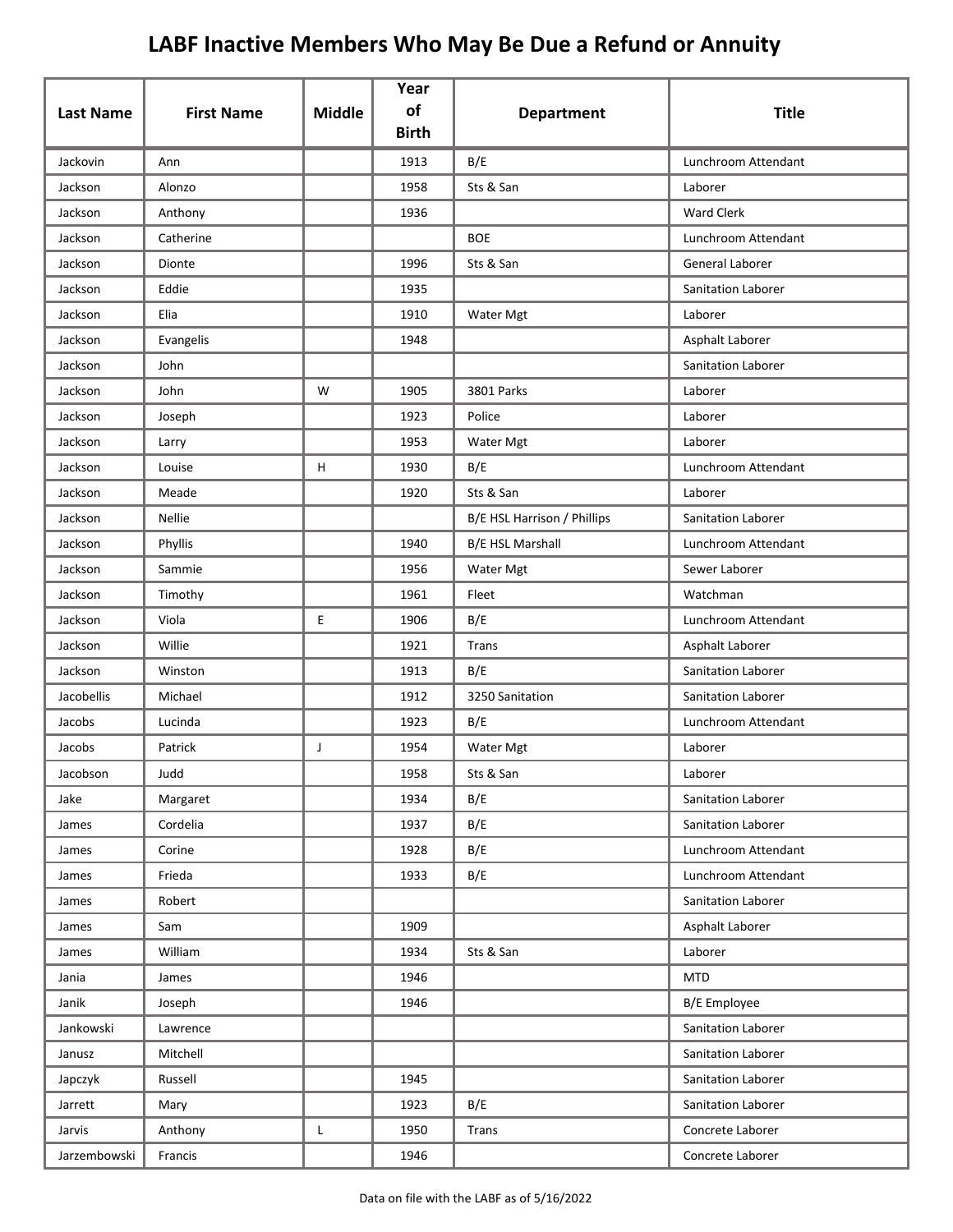|                  |                   |               | Year<br>of   |                                   |                                  |
|------------------|-------------------|---------------|--------------|-----------------------------------|----------------------------------|
| <b>Last Name</b> | <b>First Name</b> | <b>Middle</b> | <b>Birth</b> | <b>Department</b>                 | <b>Title</b>                     |
| Jasilioni        | Casmar            |               |              |                                   | Sanitation Laborer               |
| Jasinski         | Thomas            |               | 1878         |                                   | Laborer                          |
| Jauregui         | Fernando          |               | 1951         |                                   | Laborer                          |
| Jawor            | Marion            |               | 1908         | B/E                               | Lunchroom Attendant              |
| Jefferson        | Eddie             |               | 1928         | Sts & San                         | Laborer                          |
| Jefferson        | Shirley           | Α             | 1937         | Municipal Tuberculosis Sanitarium | <b>Hospital Helper</b>           |
| Jefferson        | Willie            | F             | 1921         | 3482 Sewers                       | Sewer Laborer                    |
| Jeffery          | Jeff              | $\mathsf{T}$  | 1944         |                                   | Laborer                          |
| Jeffrie          | Raphael           |               | 1970         | Trans                             | Asphalt Laborer                  |
| <b>Jeffries</b>  | Bishop            | В             | 1919         |                                   | Laborer                          |
| <b>Jeffries</b>  | Corene            |               | 1922         | B/E                               | Lunchroom Attendant              |
| <b>Jeffries</b>  | Robert            |               | 1938         | Sts & San                         | Laborer                          |
| Jelks            | Clinton           |               | 1950         | Sts & San                         | Laborer                          |
| Jenen            | Gertrude          |               | 1896         | B/E                               | Lunchroom Attendant              |
| Jenero           | Kenneth           | Α             | 1955         | <b>Trans</b>                      | Asphalt Laborer                  |
| Jenkins          | George            |               | 1934         | M.T.S 3025                        | Attendant                        |
| Jenkins          | Jeremiah          |               |              |                                   | Sanitation Laborer               |
| Jenkins          | Joe               |               | 1913         | Sts & San                         | <b>Sanitation Worker Trainee</b> |
| Jenkins          | Rochelle          |               | 1920         | B/E HSL Senn                      | Lunchroom Attendant              |
| Jenkins          | Thomas            |               | 1958         | Sts & San                         | Laborer                          |
| Jenkins          | Walter            |               | 1942         | Water Mgt                         | Laborer                          |
| Jennings         | Barry             |               |              |                                   | Sanitation Laborer               |
| Jensen           | Donald            | N             | 1929         |                                   | Laborer                          |
| Jeske            | Stella            |               | 1993         | B/E                               | Lunchroom Attendant              |
| Jesolowski       | Ann               | М             | 1920         | B/E                               | 2770                             |
| Jessen           | Edna              |               |              | B/E                               | Lunchroom Attendant              |
| Jiacomin         | Albert            | $\mathsf{J}$  | 1948         |                                   | 9464                             |
| Jimenez          | Andres            |               | 1926         |                                   | <b>Streets Laborer</b>           |
| Jimenez          | Antonio           |               | 1958         | Trans                             | Concrete Laborer                 |
| Jimenez          | Rafael            |               | 1960         |                                   | Sanitation Laborer               |
| Jimenez          | Reinaldo          | $\mathsf C$   | 1939         | Sewers                            | Sanitation Laborer               |
| Jogodzinski      | Stanley           |               |              |                                   | Sanitation Laborer               |
| Johns            | George            | $\mathsf T$   | 1945         | Trans                             | Concrete Laborer                 |
| Johns            | Robert            |               |              |                                   | Sanitation Laborer               |
| Johnsen          | <b>Bessie</b>     |               | 1892         | B/E                               | Lunchroom Attendant              |
| Johnson          | Alma              |               | 1910         | B/E                               | Lunchroom Attendant              |
| Johnson          | Bettie            |               | 1893         | B/E                               | Lunchroom Attendant              |
| Johnson          | <b>Bruce</b>      | N             | 1938         | <b>Trans</b>                      | Asphalt Laborer                  |
| Johnson          | Clifford          |               | 1935         | <b>BOE</b>                        | Lunchroom Attendant              |
| Johnson          | Craig             |               | 1960         | Sts & San                         | Laborer                          |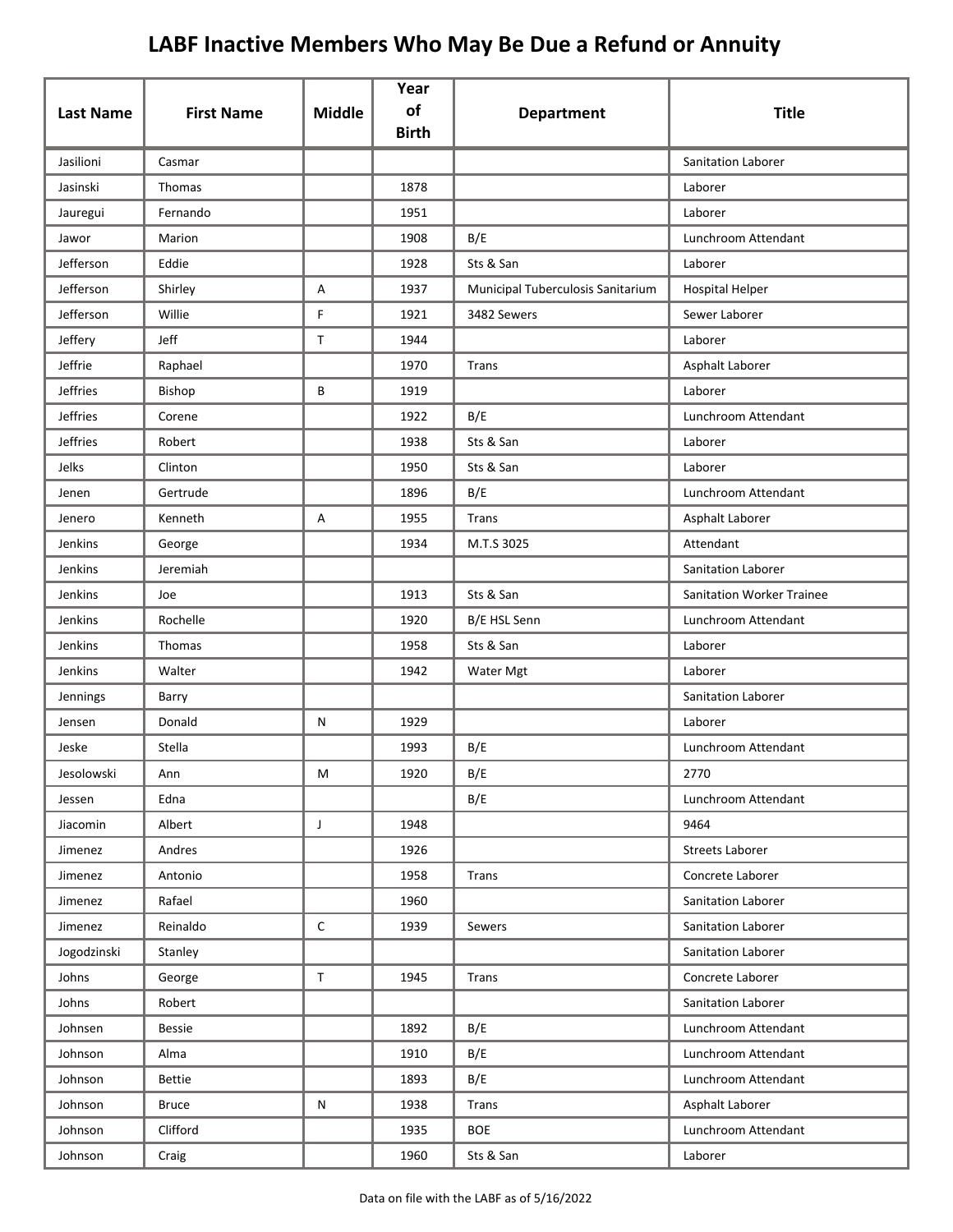| <b>Last Name</b> | <b>First Name</b> | <b>Middle</b> | Year<br>of   | <b>Department</b>         | <b>Title</b>           |
|------------------|-------------------|---------------|--------------|---------------------------|------------------------|
|                  |                   |               | <b>Birth</b> |                           |                        |
| Johnson          | Daniel            |               |              |                           | Sanitation Laborer     |
| Johnson          | Delonda           |               | 1963         | Sts & San                 | General Laborer        |
| Johnson          | Delores           |               | 1934         | B/E                       | Lunchroom Attendant    |
| Johnson          | Donald            |               |              | Police                    | Garage Attendant       |
| Johnson          | Eleanor           | E             | 1929         | B/E                       | Lunchroom Attendant    |
| Johnson          | Etoya             |               | 1910         | B/E                       | Lunchroom Attendant    |
| Johnson          | Henrietta         |               |              | B/E                       | Lunchroom Attendant    |
| Johnson          | Henry             |               | 1897         |                           | Laborer                |
| Johnson          | Herbert           |               | 1896         |                           | Laborer                |
| Johnson          | James             |               |              |                           | <b>Station Laborer</b> |
| Johnson          | James             |               | 1913         |                           | Sanitation Laborer     |
| Johnson          | James             |               | 1919         |                           | <b>Streets Laborer</b> |
| Johnson          | James             | E             | 1955         | Sts & San                 | Laborer                |
| Johnson          | John              |               |              |                           | Sanitation Laborer     |
| Johnson          | John              |               | 1934         | B/E                       | Porter                 |
| Johnson          | John              | $\mathsf T$   | 1948         |                           |                        |
| Johnson          | Joyce             |               | 1945         | B/E HSL                   | Sanitation Laborer     |
| Johnson          | Lawrence          | M             |              |                           | Sanitation Laborer     |
| Johnson          | Marico            | D             | 1969         | Sts & San                 | <b>Tree Trimmer</b>    |
| Johnson          | Martin            |               |              |                           | Sanitation Laborer     |
| Johnson          | Mary              |               | 1928         | B/E 23                    | Lunchroom Attendant    |
| Johnson          | Micah             |               | 1971         | Sts & San                 | Sanitation Laborer     |
| Johnson          | Nello             |               |              | B/E 12                    | Sanitation Laborer     |
| Johnson          | Osborne           |               | 1951         | Water Mgt                 | Sewer Laborer          |
| Johnson          | Reaford           |               | 1935         | Sts & San                 | Laborer                |
| Johnson          | Robert            |               |              | <b>B/E HSL Montefiore</b> | Porter                 |
| Johnson          | Robert            | $\mathbf{I}$  |              | Trans                     | Asphalt Laborer        |
| Johnson          | Rosa              |               |              |                           | Sanitation Laborer     |
| Johnson          | Ruby              |               | 1927         | B/E                       | Lunchroom Attendant    |
| Johnson          | Sallie            | В             | 1980         | B/E                       | <b>Head Attendant</b>  |
| Johnson          | Tom               | J             | 1982         |                           | Asphalt Helper         |
| Johnson          | William           |               |              |                           | Sanitation Laborer     |
| Johnson          | William           |               | 1936         |                           | Sanitation Laborer     |
| Johnson          | Willie            |               | 1940         | B/E HSL Schurz            | Porter                 |
| Johnson          | Willie            |               | 1954         |                           | Laborer                |
| Johnston         | Berenice          |               | 1911         | B/E                       | Lunchroom Attendant    |
| Johnston         | Hugh              |               |              |                           | Sanitation Laborer     |
| Joiner           | Gregory           |               | 1956         |                           | Laborer                |
| Joiner           | Wlliam            | E             | 1904         | Trans                     | <b>Station Laborer</b> |
| Jolley           | Garland           |               |              |                           | Sanitation Laborer     |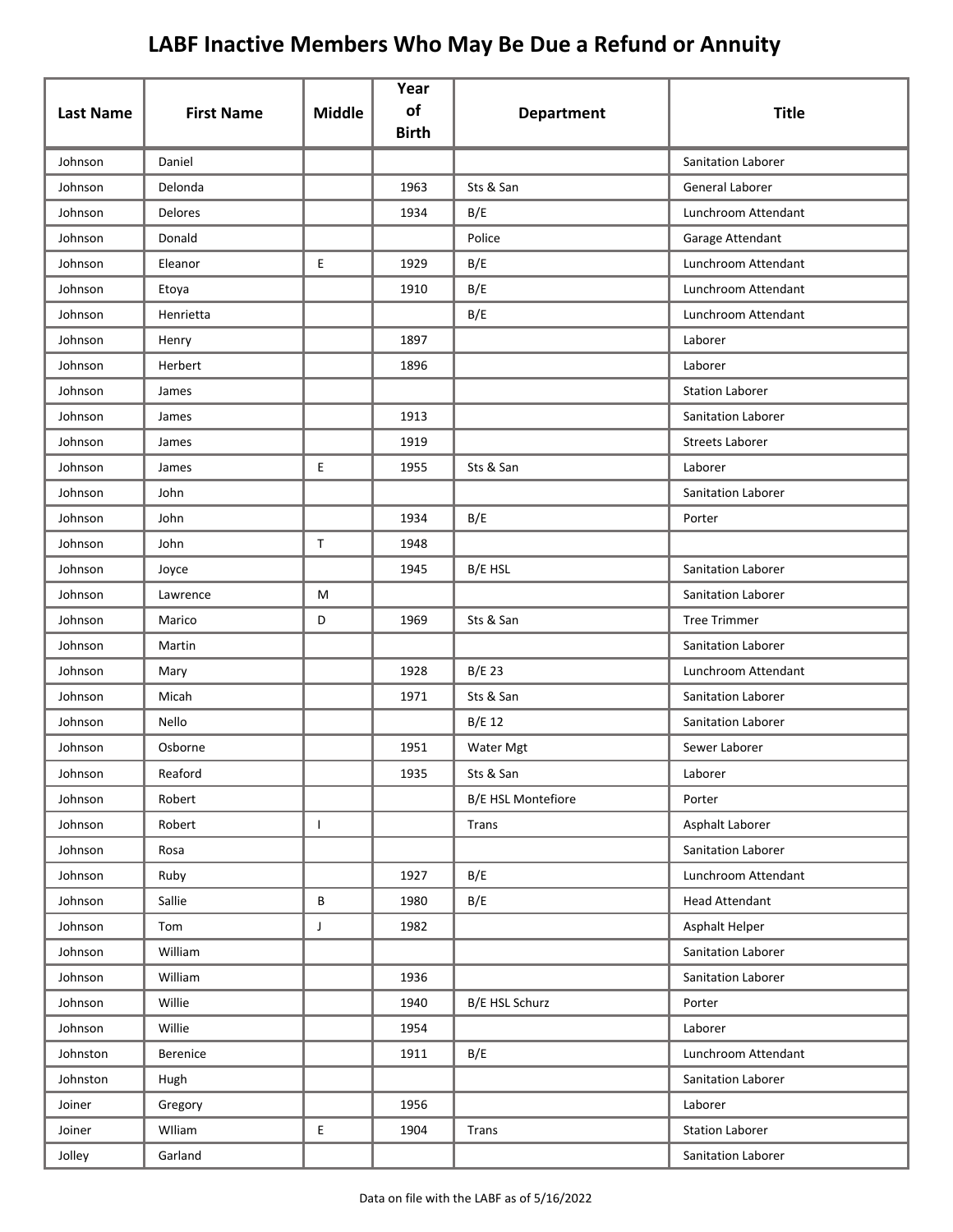| <b>Last Name</b> | <b>First Name</b> | <b>Middle</b> | Year<br>of<br><b>Birth</b> | <b>Department</b>        | <b>Title</b>                 |
|------------------|-------------------|---------------|----------------------------|--------------------------|------------------------------|
| Jones            | Alvin             | L             | 1961                       | Water Mgt                | Sewer Laborer                |
| Jones            | Alvin             | $\mathsf T$   | 1953                       | Sts & San                | <b>Hand Laborer</b>          |
| Jones            | Andrew            |               | 1908                       | Forest 3900              | <b>Tree Trimmer</b>          |
| Jones            | Bernard           | A             | 1946                       | Sts & San                | <b>Streets Laborer</b>       |
| Jones            | Calvin            | E             | 1968                       | Trans                    | Asphalt Laborer              |
| Jones            | Cap               |               | 1893                       |                          | Laborer                      |
| Jones            | Cleavo            |               |                            |                          | Sanitation Laborer           |
| Jones            | Cornelius         |               | 1971                       | Sts & San                | Sanitation Laborer           |
| Jones            | Ernest            |               | 1930                       | Sts & San                | Laborer                      |
| Jones            | Everett           |               | 1936                       |                          | <b>Hoisting Engineer</b>     |
| Jones            | George            |               |                            |                          | Sanitation Laborer           |
| Jones            | George            | E             | 1940                       | Forestry 3801            | Sanitation Laborer           |
| Jones            | Gerry             | Α             | 1945                       | Forestry 3482            | Park Laborer                 |
| Jones            | Harold            | L             | 1944                       |                          | Rodent Control Laborer       |
| Jones            | Harry             |               | 1951                       | Trans                    | Asphalt Laborer              |
| Jones            | John              | H             | 1928                       | Trans                    | Concrete Laborer             |
| Jones            | Johni             |               | 1939                       | Water Mgt                | Sewer Laborer                |
| Jones            | Josie             | L             | 1932                       | <b>B/E HSL Roosevelt</b> |                              |
| Jones            | Lela              |               | 1915                       | B/E                      | Lunchroom Attendant          |
| Jones            | Lois              | E             |                            | B/E HSL Lane High        | Lunchroom Attendant          |
| Jones            | Luna              |               |                            |                          | Sanitation Laborer           |
| Jones            | Matthew           | J             | 1903                       |                          | Sanitation Laborer           |
| Jones            | Mikita            |               | 1971                       | Sts & San                | Sanitation Laborer           |
| Jones            | Minnie            | L             |                            |                          | Sanitation Laborer           |
| Jones            | Morris            |               |                            |                          | Sanitation Laborer           |
| Jones            | Nathaniel         |               |                            |                          | Ward Clerk                   |
| Jones            | $\mathsf O$       | $\mathsf C$   | 1926                       | B/E                      | Lunchroom Attendant          |
| Jones            | Pearl             |               | 1891                       | Public Health            | Maid                         |
| Jones            | Robert            |               | 1939                       | Trans                    | Asphalt Raker                |
| Jones            | Robert            | $\mathsf C$   | 1933                       |                          | 7183                         |
| Jones            | Thomas            |               | 1917                       | Sts & San                | Laborer                      |
| Jones            | Walsh             |               | 1912                       | B/E                      | Porter                       |
| Jones            | Walter            | $\mathsf S$   | 1934                       |                          | <b>Offset Press Operator</b> |
| Jones            | Willie            | $\mathsf O$   | 1952                       | Sts & San                | Laborer                      |
| Jordan           | Jimmie            | D             | 1917                       | Sts & San                | Laborer                      |
| Jordan           | Mildred           |               | 1959                       | Sts & San                | Laborer                      |
| Jordan           | William           |               | 1913                       |                          | Sewer Laborer                |
| Jorgensen        | Shirley           | $\mathsf F$   | 1925                       | B/E                      | Lunchroom Attendant          |
| Joseph           | Frank             |               |                            |                          | Sanitation Laborer           |
| Joseph           | George            |               | 1923                       | Sts & San                | Laborer                      |